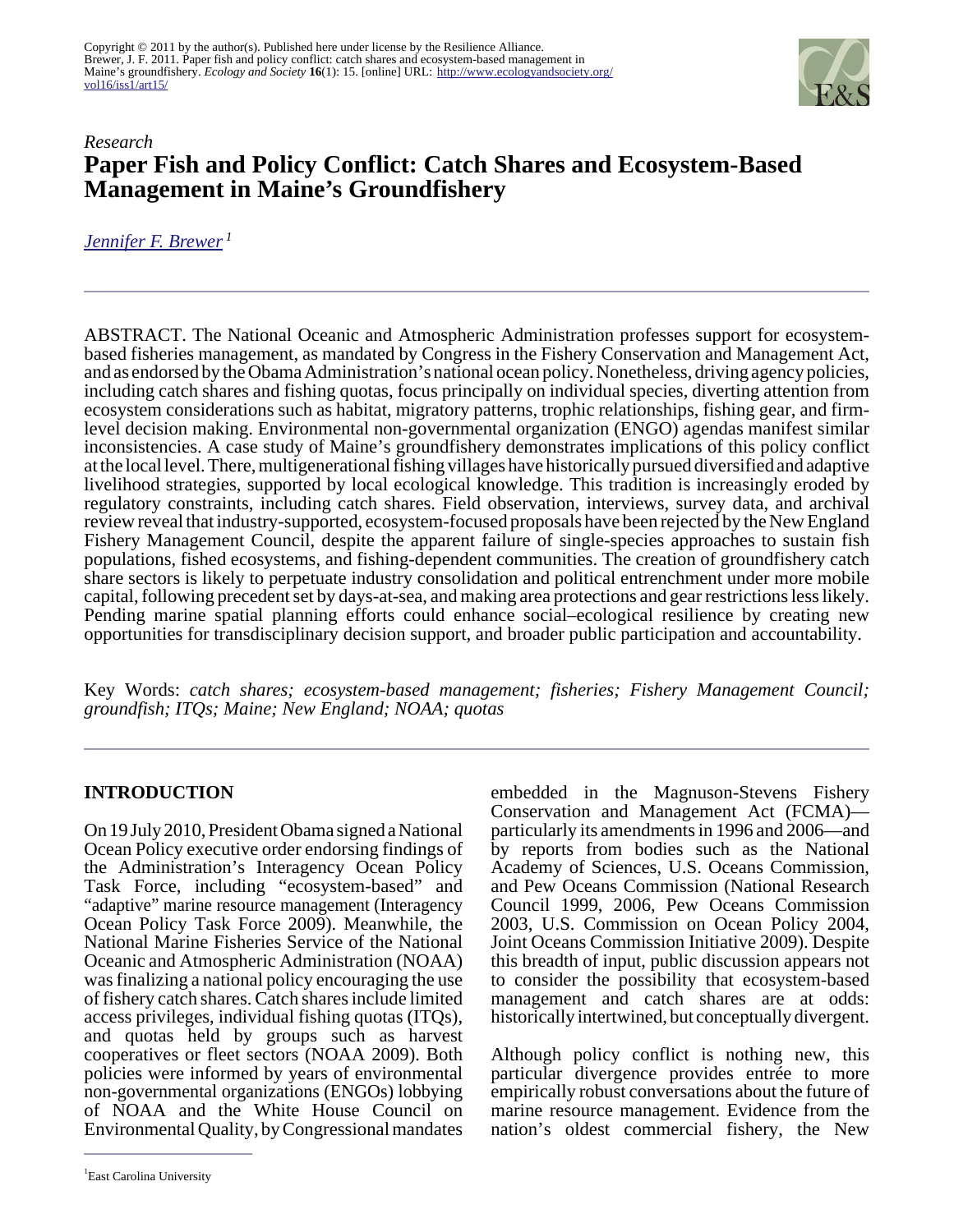England groundfishery (which includes bottomdwelling species, such as cod (*Gadus morhua*), haddock (*Melanogrammus aeglefinus*), winter flounder (*Pleuronectes americanus*), dabs

(*Hippoglossoides platessoides*), grey sole (*Glyptocephalus cynoglossus*), pollock (*Pollachius virens*), whiting (*Merluccius bilinearis*), red hake (*Urophycis chuss*), and redfish (*Sebastes fasciatus*)) and, especially, case material from the state of Maine suggest that catch shares may deter the development of ecosystem-based management. Catch shares shift the attention of managers, fishermen, and the public away from integrated understandings of fished ecosystems and fishing practices, and toward paper fish. The term "paper fish" was coined by fishermen to refer to federal permits allowing fishing activities based on single-species stock assessments, implying that the assessments are detached from the complexities of real-world fishing practice and fished ecosystems. (The few fisherwomen in New England self-identify as "fishermen," so that term is used here.)

The National Oceanic and Atmospheric Administration now boasts 14 catch share programs in the United States. Although some fishermen have implemented catch shares with relative enthusiasm, others are deeply concerned about long-term social– ecological damage. Public comments collected by NOAA in 2010 and summarized in Appendix 1 revealed a strong opposition to catch shares among both commercial and recreational fishermen, reaching 83% and 90% respectively. Maine's fishing communities have long been among the most resistant to catch shares. Opposition grows principally from socioeconomic considerations, specifically the concern that catch shares consolidate fishery access and decision making in the hands of fewer, larger, and less locally committed firms, but it also reflects concerns about ecosystem impacts. Similar objections are raised by fishermen in other locales, but often with less unanimity.

Pursuant to this argument, this paper briefly summarizes scholarship on ecosystem- and catch share-based fisheries policy in the U.S. context, presents the groundfish case study and discusses its implications, and concludes with a glance toward possible futures.

#### **Ecosystem-Based Management**

Ecosystem-oriented decision support for resource management originates at least as early as the 1930s and 1940s when biologists began advocating the protection of biodiversity and ecosystem services using politically adaptive strategies (Grumbine 1994, Scheiber 1997). Despite profound differences in conceptual and normative orientation, this history runs parallel to the evolution of fisheries yield models, which originated earlier in the 20th century, and flourished in the 1930s through 1970s (Larkin 1977). Yield models grew out of agricultural and industrial production models developed to maximize economic output–input ratios, paired with increasing biological knowledge about species population dynamics, and more-or-less nuanced conceptions of carrying capacity (Baranov 1918, Ricker 1948, Schaefer 1954, Beverton and Holt 1957).

Although principles of ecosystem management gained traction more rapidly in government agencies responsible for terrestrial resources, such as forests and wildlife, 1996 and 2006 reauthorizations of the FCMA include language intended to advance a more ecosystemic orientation in fisheries policy (McLeod and Leslie 2009). In the last decade, a veritable cottage industry of papers, reports, and special journal issues has produced proposals for more ecosystem-based fisheries management (Ecological Society of America 1998, Ecosystem Principles Advisory Panel 1999, Link 2002, United Nations Food and Agriculture Organization 2002, Pikitch et al. 2004, Browman and Stergiou 2005, Cury and Christensen 2005, McLeod et al. 2005, National Research Council 2006, Murawski 2007, Varjopuro et al. 2008, Rosenberg 2009, Tallis et al. 2010).

Central principles found in many of these frameworks include:

- **1.** Future provision of ecosystem goods and services.
- **2.** Adaptability and resilience to accommodate change and surprise in complex systems.
- **3.** Interconnectedness of human and environmental variables.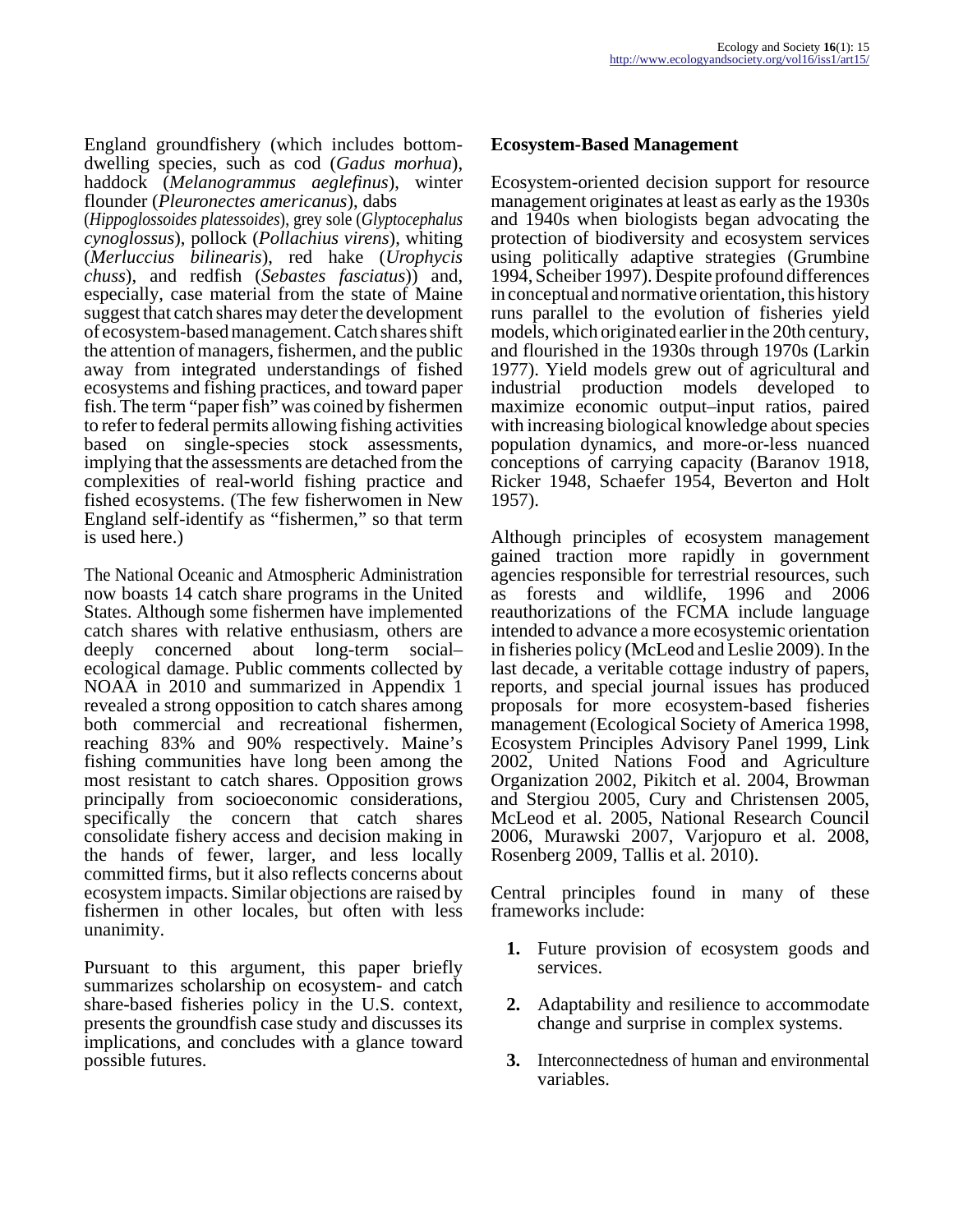- **4.** Broad social learning despite uncertainties.
- **5.** Place-based understanding of cumulative impacts and cross-scalar interactions.
- **6.** Public accountability for management tradeoffs (Ecological Society of America 1998, Ecosystem Principles Advisory Panel 1999, United Nations Food and Agriculture Organization 2002, Tallis et al. 2010).

 Although some fisheries scholars and managers question the feasibility of ecosystem-based management, especially given current legal constraints and limited financial, human, and information resources, few object substantively to its core mission. Biologists employed or funded by NOAA are developing multi-species population models, and ENGOs have embraced at least the ecosystem-oriented phraseology, especially to support broader and more precautionary regulatory attention to species and habitat.

#### **Share-Based Management**

Share-based fishery management renames a policy trend pursued more or less actively in the United States since the 1980s, borrowing from Canadian experiences of the 1970s (National Research Council 1999). Finding that reductions in the issue of fishing permits were insufficient to prevent fish population declines, some economists advocated quota allocations of harvestable species to individual firms, often arguing that market transferability would create a conservation incentive because future quota values would rise with the availability of future fish populations (Christy 1973, Rettig and Ginter 1978, Copes 1979). These discussions were directly informed by older debates in economic theory between preferences for public or private stewardship of fisheries and other natural resources (Gordon 1953, Scott 1955). Advocates for individual quotas argue that the mechanism distributes fishing effort more evenly across time, thereby increasing prices and safety, reducing fleet overcapitalization, and potentially increasing conservation incentives by creating a market to internalize at least species-specific externalities (National Research Council 1999).

Much empirical evidence on catch shares is inconclusive or depicts mixed outcomes. A study of 121 individual quota fisheries and 11,014 non-quota

fisheries found that individual quotas reduce or reverse rates of fishery decline (Costello et al. 2008). The study estimated fishery status by comparing historical harvest levels, however, not living fish populations or other ecosystem variables, and did not control for differences among fisheries or management mechanisms that might be implemented simultaneously with quotas. Even examining the single case of British Columbia halibut ITQs, two recent papers found evidence supporting rather different arguments. One found that market distortions around capital and information access necessary for quota leasing undermine broad distribution of public goods (Pinkerton and Edwards 2009). Another argued that ITQs nonetheless increase halibut landings and overall income (Turris 2010). Although these findings are not incongruent, they remind us that different truths become more and less salient at different scales of analysis, and that policy decisions require difficult trade-offs among competing social priorities. Given evidence of social–ecological externalities in the groundfish case, it may be that quotas are better for target fish populations and capital investors than for social– ecological diversity, or collateral ecosystem goods and services.

In the U.S., ITQs were created for Atlantic surf clams and quahogs in 1990, for South Atlantic wreckfish in 1992, and for Alaska halibut and sablefish in 1995 following more protracted public debate. Shortly thereafter, the 1996 FCMA amendment encouraging ecosystem approaches to management also imposed a moratorium on ITQs and commissioned a National Academy of Sciences study, responding to concerns about privatization of public trust resources voiced by both less capitalized fishing firms and ENGOs. The Academy study underscored social and ecological concerns about ITQs, but recommended that they be permitted with provisions for detailed oversight and review (National Research Council 1999). Major national ENGOs largely opposed, expressed concern about, or were neutral on ITQs through the mid 2000s, and some lobbied for close federal oversight in FCMA 2006 reauthorization (Marine Fish Conservation Network 2007). The Environmental Defense Fund, however, has long advocated individual transferable fishing quotas with few restrictions on transferability, true to its belief in the ability of private property rights to resolve environmental problems (Environmental Defense Fund 1994).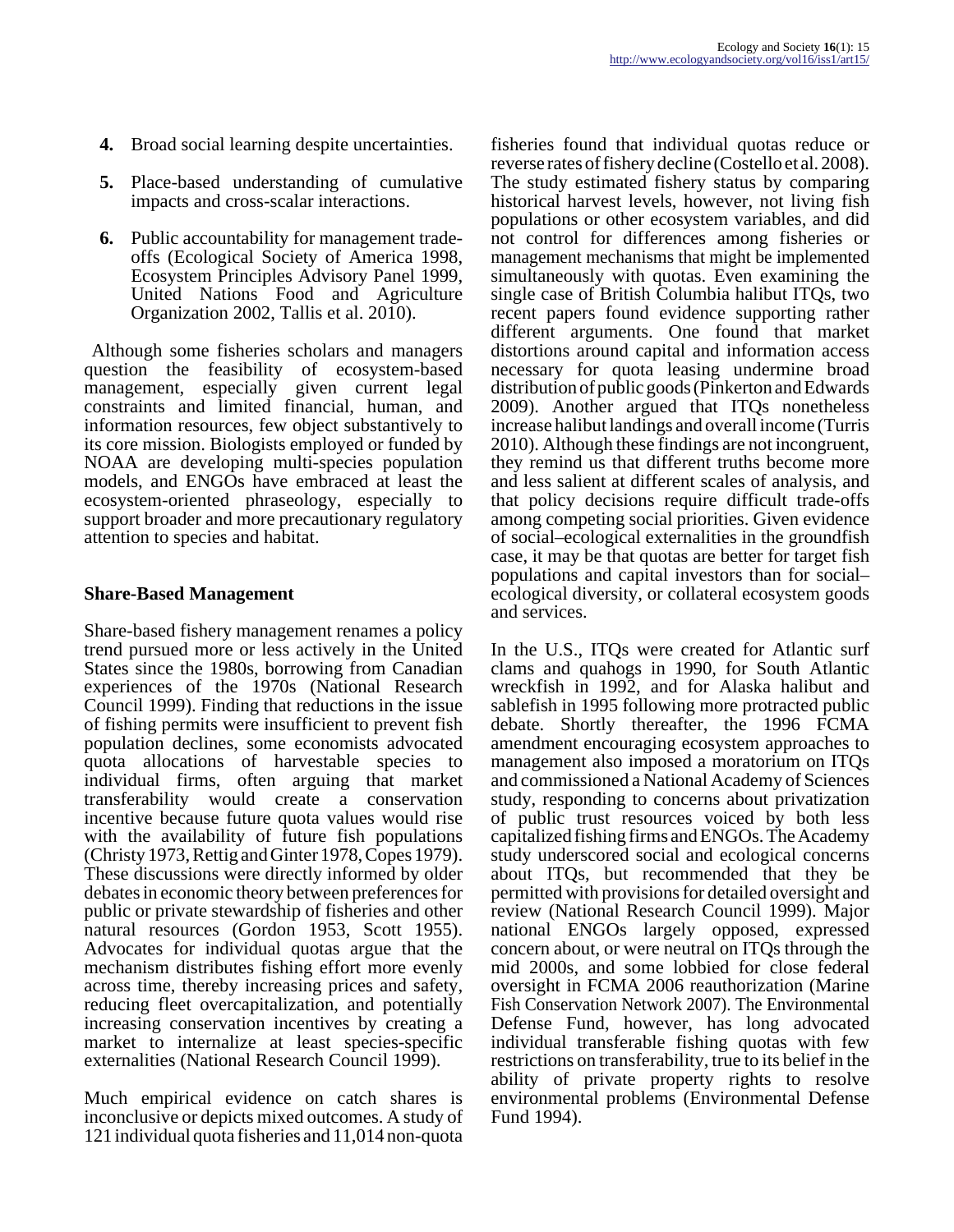In 2004, the Bush Administration announced support for "dedicated access privileges," meant to encompass individual and group quotas (Office of the President 2004). Reauthorization of the FCMA in 2006 subsequently lifted the ITQ moratorium, and replaced it with industry referendum requirements only for any New England ITQ proposal. In 2008, Environmental Defense's Board Vice Chair was appointed as NOAA's top administrator, and in 2009, a Pew report expressed support for catch shares (Pew Environment Group 2009). Subsequently, the Obama Administration endorsed ITQs along with less market-driven quota systems, and devoted NOAA resources to implementation (Catch Shares Working Group 2008, National Oceanic and Atmospheric Administration 2009). By summer of 2009, when public comment was submitted on a transformative sector quota proposal in New England's groundfishery, pivotal marine ENGOs including the Ocean Conservancy, Conservation Law Foundation, Environmental Defense, and Pew Environment Group endorsed catch shares and facilitated the electronic submission of 9245 form letters from their supporters across the country. Close affiliate Oceana supported catch shares in principle, but feared that New England sectors might be held up by legal challenges because they sidestepped industry referendums. By this time, Environmental Defense had hired fishing community organizers to promote catch shares from coast to coast.

Individual transferable fishing quotas and related catch share programs have raised objections from many social scientists and small-boat fishing groups, reflecting arguments that:

- **1.** Quota supporters overestimate conservation incentives because they overlook the significance of informal social norms, bounded rationality, and regulatory noncompliance.
- **2.** Because quotas are usually transferable, legally or illegally, industry consolidation is virtually inevitable, so that less capitalized firms and more remote fishing harbors lose fishery access or become harvesting contractors to vertically integrated firms.
- **3.** Quotas are usually allocated based on past fishery participation, granting windfall profits to firms with the highest landings.
- **4.** Quotas do not sufficiently internalize habitat and cross-species externalities.
- **5.** Conservation success of quotas requires that the total fishery-wide allowable catch limit is set appropriately.
- **6.** Many quota programs lack transparency and public accountability, partly because advocates employ neoclassical economic theory to espouse quota shareholders' capacity for selfgovernance.
- **7.** Quotas become capitalized, politically entrenched, and difficult to rescind, even with codified review or sunset provisions.
- **8.** Market distortions, rent-seeking, information asymmetries, and path dependencies arise (Copes 1986, Davis 1996, Rieser 1997, National Research Council 1999, Criddle and Macinko 2000, McCay 2004, Degnbol et al. 2006, Bromley 2009, Pinkerton and Edwards 2009).

 These authors cite more than two decades of accumulated evidence critiquing neoclassical economic theory through empirical studies of common property resource management institutions, especially informal social relations not codified in law (National Research Council 2002, Dolšak and Ostrom 2003, Berkes 2008, Hanna 2008, Ramirez-Sanchez and Pinkerton 2009). A few further question the undergirding concepts of total allowable catch and maximum sustainable yield upon which catch shares are predicated, arguing that without more precautionary or ecosystemcognizant implementation, these aggregate targets can prioritize management attention to singlespecies populations and thereby discourage consideration of habitat and cross-species variables (Larkin 1977, Wilson et al. 1996, Walters et al. 2005, Finley 2009). More recently, at least one author has suggested that catch shares might discourage ecosystem stewardship (Gibbs 2009, 2010). Although this argument is not new to some long-time fishery participants and observers, it is not yet established in the scholarly literature and merits further empirical support as provided in the case study below.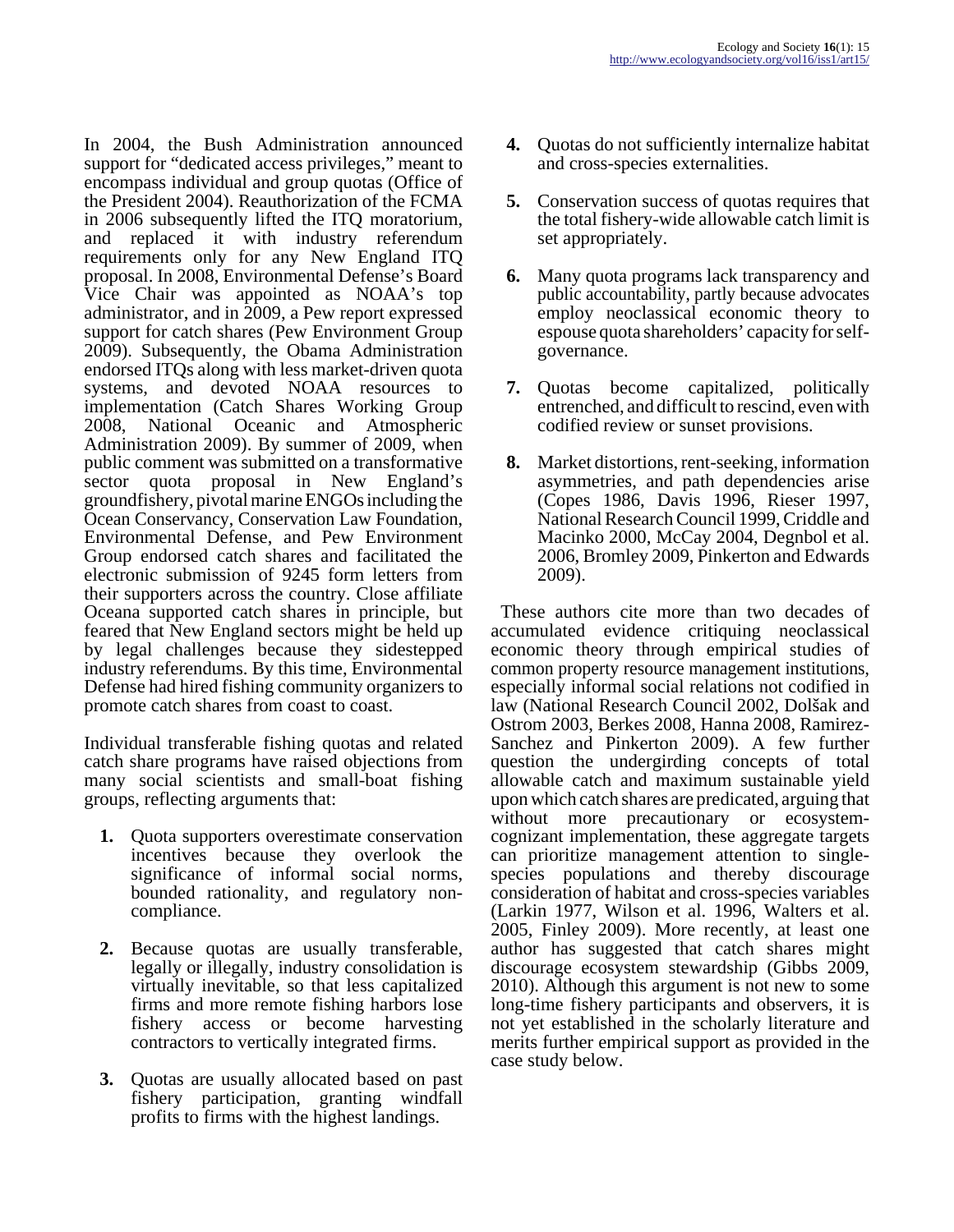## **METHODS**

This study uses a modified grounded theory methodology (Glaser and Strauss 1967, Strauss and Corbin 1990, Glaser 1994). Grounded theory is not social theory per se, but methodological practice, standard among social scientists relying mainly on qualitative data sets. It iterates phases of data collection and textual and discourse analysis, often producing a series of nested sampling frames, and a multi-level explanatory framework. This includes first-order analyses with the greatest internal validity, often of more prospective use to local field professionals than to theoretical interpretation, and higher-order analyses with greater external validity and conceptual relevance. Analysis is premised on constant comparison, or the trained researcher's persistent and rigorous comparison of new data with an emerging conceptual framework, including the production of extensive field notes and memos. Although less transparent than quantitative methods, this qualitative approach can answer research questions for which quantitative methods may be inadequate or impractical. Unlike public opinion polling, for example, discourse analysis allows subtle contextual cues to compensate for the reality that individuals simultaneously hold varied and inconsistent opinions, and that the relative weighting of these within a single individual's rationality and corresponding behavioral and rhetorical choices fluctuates and evolves over time (Haraway 1988, Sen 2009). In a utopian world, with unlimited public venues in which to clarify values, exchange information, and compare conflicting viewpoints, individual and collective rationalities would be easier to fix and quantify. The reality of marine resource policy, like most human arenas, is much less tidy.

The case material presented here was developed through synthesis of existing scholarship; archival review of government documents, news media, fishing industry and ENGO publications, and local histories; and common social science field data collection techniques. It synthesizes research from several smaller projects conducted between 1998 and 2010, primarily in Maine, but also in Washington, D.C., elsewhere in New England, the southeastern U.S., Alaska, and abroad. I conducted extended in-person interviews ranging from a halfhour to several hours in length, included formal and informal conversations with more than 165 fishing industry members, public servants, NGO staff, scientists, and other coastal residents and

professionals. Of these, the vast majority were purposively sampled. That is, I selected them individually to represent particular groups or viewpoints. In particular, I chose fishing industry members to represent a range of business models, target species, gear types, career histories, and home harbors, as summarized in Appendix 2. I conducted shorter, informal, substantively research-related conversations with at least another 200 members of the same groups. I also collected 49 mail survey responses from three randomized samples of state license holders for commercial marine harvesting and commercial lobster fishing. These solicited information about personal fishing histories, opinions on selected management issues, and perceptions of industry participation in management. Research assistants conducted telephone interviews with a stratified random sample of 36 Maine-based federal groundfish permit holders and crew members. These focused again on personal fishing histories, especially as these were affected by groundfish management. I convened four focus groups in eastern Maine on local experiences of fishery management impacts. I undertook participant observation at more than 40 public meetings and more than 35 non-public policy briefings, conferences, and project meetings in New England, Washington, D.C., North Carolina, and Alaska; and in fishing households, on fishing vessels, on piers, and on other fishing-related premises. Some participant observation took place as dedicated scientific investigation, some during 4 years of experience as a policy and resource management professional in federal and state government and non-profit organizations.

### **CASE STUDY RESULTS**

### **Maine's Historically Adaptive Fleet**

Whereas virtually all fishermen consider atmospheric, oceanographic, and inter-species phenomena on annual and interannual scales, smallboat, diversified, multi-generational owneroperators often have fewer financial and technological buffers between their business plans and ecosystem change and may accumulate a richer store of ecosystem knowledge, at least on a local scale. Maine retains more firms of this type than do most U.S. states. Reviewing the historical evolution of the industry helps clarify its legacy of ecosystembased thinking. The first centuries of this history are not unlike those experienced by other fishing states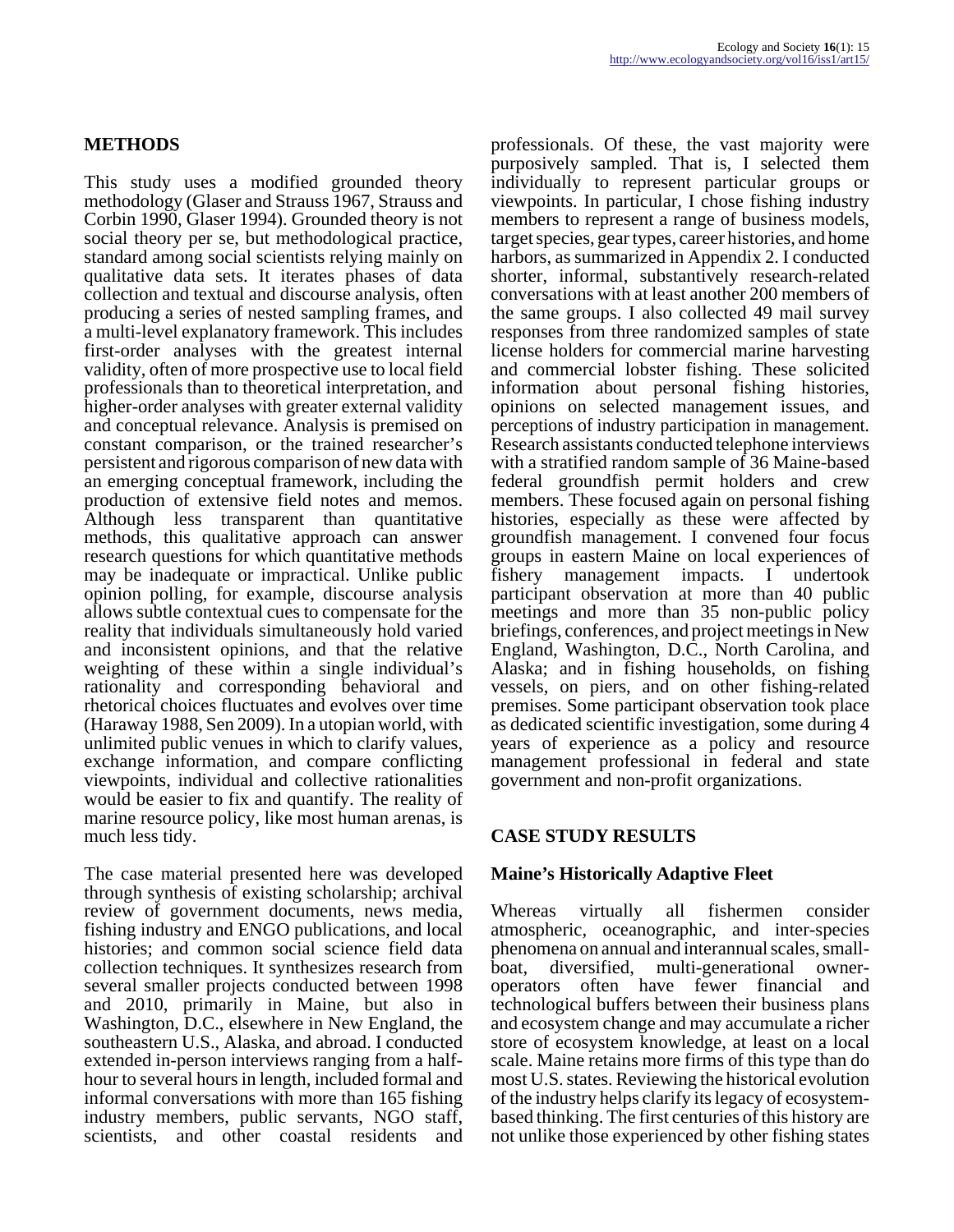on the eastern seaboard. In the last century, however, the easternmost state's relative distance from urban markets facilitated the continued passage of local ecological observations from one generation to the next.

Although England colonized the Maine coast in the early 1600s with the immediate intent of exporting dried codfish to Europe, when domestic markets grew in the 19th century they also diversified, first to include mackerel, halibut, haddock, pollock and hake, then soft-shelled clams, herring, lobsters, crabs, scallops, salmon, shad, alewives, smelt, striped bass, eels, sturgeon, and porgies (Vickers 1994, Lipfert et al. 1995, O'Leary 1996, Lear 1998). In the 20th century, new markets emerged for species such as flounder, whiting, redfish, tuna, shrimp, mussels, quahogs, urchins, periwinkles, dogfish, skates, and sea cucumbers. Fishing gear historically included dip nets, hand rakes, hand lines, gill nets, weirs or beach seines, fyke nets, pots and traps, stop seines, and spears. Tub trawls, or setlines, came into use in the second half of the 19th century in Maine, using longer rope coiled in tubs with many more hooks to catch groundfish, but as late as 1930, some boats were still using hand lines (Lear 1998). Small-boat diversified fishermen still use tub trawls for halibut, although in the 1970s most shifted to wire longlines, which are more stable on bottom. Net trawls of sorts were used in New England in the 19th century, and in the 1930s, some Mainers adopted the otter trawl, which is a bagshaped net kept open to catch more fish with each tow by heavy wooden or metal doors mounted along the lines between the net and boat. Although it required a more powerful boat engine, it enabled year-round groundfishing because most groundfish will not take baited hooks during summer months when they prey on migratory herring schools.

Maine's fishing fleet has long been dominated by boats smaller than 12 m in length, except for a few decades of capital investment and ownership concentration in the second half of the 19th century. Concentrated investment ended with the innovation of refrigerated rail cars to travel more southerly routes, market promotions by the emerging meatpacking industry, changing urban tastes, and cheap Canadian salt cod. Small Maine boats with local crews have historically ventured to grounds as distant as the Grand Banks, Gulf of St. Lawrence, and shores of Newfoundland and Labrador

(O'Leary 1996), but most have always preferred to fish close to home for reasons of comfort and safety. Few individuals in the state have ever owned more than one fishing vessel at a time, most owners captain their own boats for the majority of their career, and in the past, crew and shareholders were mainly close kin (O'Leary 1996). With future fishing access now less certain due to both population declines and regulatory constraints, kinship remains a powerful factor in industry relationships, but is supplemented with a somewhat broader array of social ties (Brewer 2010). In the last two decades, regulatory trends outlined below have favored larger, more mobile boats.

Until the late 20th century when entry limits were implemented, first in federally managed fisheries and then in state-managed fisheries, the vast majority of Maine fishermen targeted a number of marine species in seasonal livelihood strategies reliant on fishing and non-fishing incomes, barter arrangements, and subsistence (Brewer 2010). As one fisherman said in 2003, referring to his experience fishing for lobster, herring, shrimp, groundfish, and scallops, "[M]y way of fishing, for 30 years, is I've done a little of everything to survive. And if you look at Maine, that's what we did for three or four hundred years. If it wasn't herring, it was groundfish... And the further down east you go, the more they depended upon diversity to survive, not just lobstering" (field interview, 27 August 2003, Casco Bay, Maine).

Typical non-fishing activities included fishing gear construction and repair, smallholder forestry and woodcutting, hunting, building trades, woodworking, boatbuilding, gardening, handicrafts, and services for summer residents and visitors. As in many other small-boat diversified fleets, fishing pressure was flexible, varying annually and interannually with species populations, markets, weather, and local availability of labor, capital, and information (Wilson 1982, Acheson 1988, Griffith 1999, Brewer 2010). New fishery participants were limited at the local harbor level through informal social sanctions, with consideration of social–ecological factors (Acheson 1988, Wilson 1990, Brewer 2010). Today, however, the overwhelming majority of Maine's more than 6000 commercial fishermen rely primarily on lobster, partly because catch shares and fish population declines pushed them out of groundfish and other fisheries.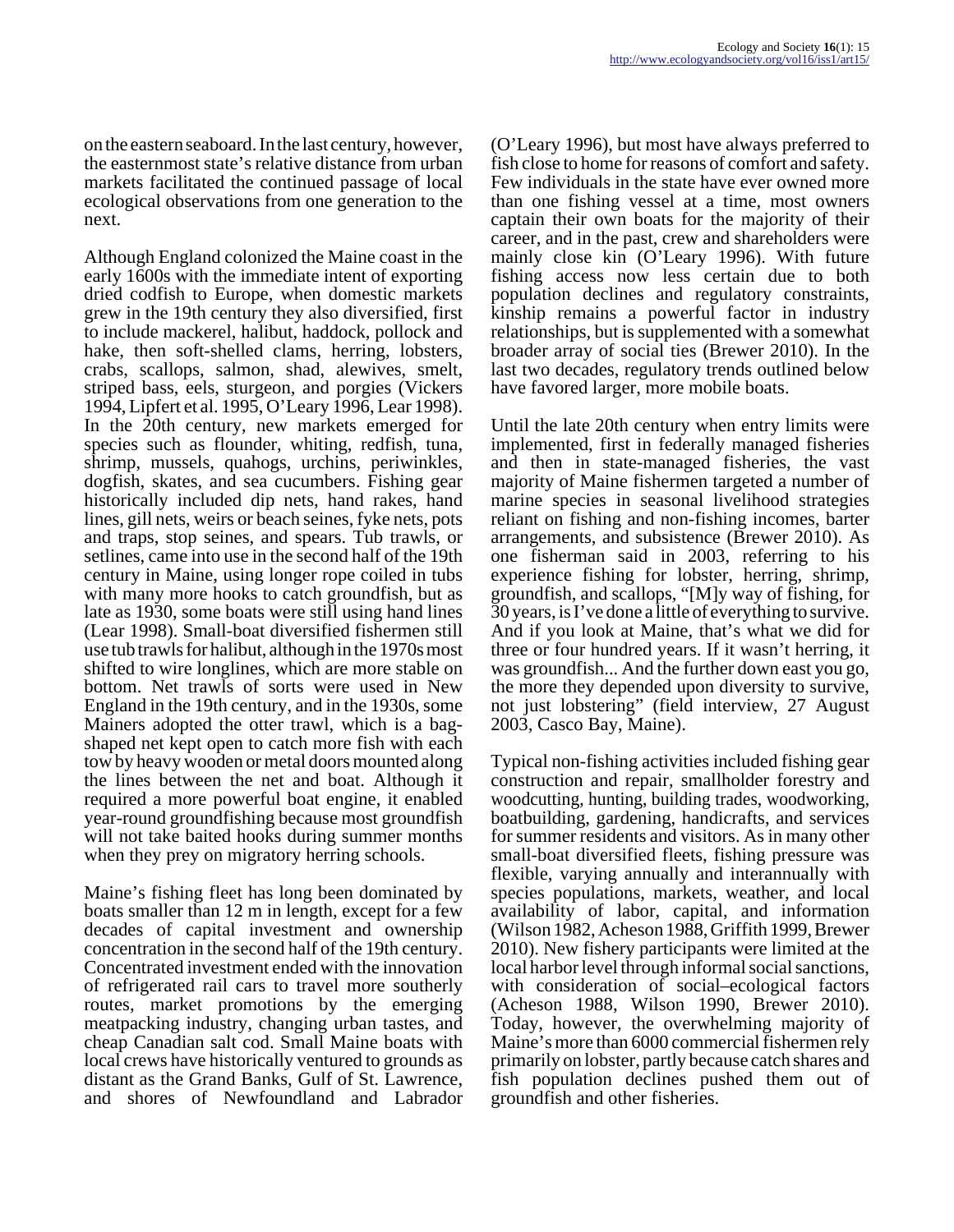#### **The Evolution of Catch Shares and Alternatives**

In the 1960s, Maine and New England witnessed large fleets of factory-scale trawlers from Europe and Asia fishing within sight of land. Congress responded in 1976 by creating the U.S. Exclusive Economic Zone, expelling foreign vessels, offering loans and savings programs for new and bigger domestic boats, and creating eight Regional Fishery Management Councils. Council members have comprised mostly fishermen and state managers, originally tasked to advise NOAA on how to build up and regulate the U.S. fleet. Various share-based regulations have been imposed since, often with mixed results, as described below and summarized in Fig. 1.

## *Fleet Quotas*

Fleet quotas were the first experiment in groundfish catch shares, and a disastrous one. In 1977, NOAA set a preliminary total allowable catch for New England groundfish, triggering a fishing derby among firms fearing a fishery shutdown, and causing prices to collapse. Some boats landed fish in small harbors where they could avoid reporting. Others caught or falsely reported harvests from Canadian waters, which fell under a separate quota (Hennessey and Healey 2000). Attempts to allocate fleet quotas by vessel size, and by quarter year, failed to prevent derbies and non-compliance (Murawski et al. 1997, Groundfish Task Force 2004). Larger boats that previously fished offshore started fishing closer in because quotas could be achieved more rapidly with less travel time (Hennessey and Healey 2000). When fleet quotas were discontinued in the early 1980s, fishermen were already noticing nearshore groundfish depletions. As one lifelong Casco Bay fishermen said in 2003, "[W]e found that the fish were just getting farther and farther offshore. I was used to making a good living within 20 or 30 miles of the coast. But then we got off to 70. And more nets, more nets. When I first started we had 24 nets and when I ended we had like 46" (field interview, 27) August 2003, Casco Bay, Maine).

## *Trip Quotas*

Along with fleet quotas came trip quotas. Starting in 1977, daily and weekly trip limits were set for cod, triggering regulatory discards. Interview and participant observation data document that, in some places, at some times, experienced captains can avoid non-target groundfish species, but at other times, in other places, they find themselves with large hauls they are forbidden to land. When forced to dump already-dead fish, forbidden even from donating them to the needy, they typically respond with intial feelings of horror, outrage, disgust, and eventually helplessness and disillusionment at the failure of management to prevent ecological tragedy as well as financial loss. Expression of such sentiments by Gulf of Maine fishermen has been well documented by Council staff (New England Fishery Management Council (NEFMC) and National Marine Fisheries Service 2003). As one persistently conservation-minded Council member and fisherman argued prior to a trip limit vote, "I would say this Council better do some soul searching and better do it real quickly...[T]hrowing everything over the side solves nothing. Quite frankly I think it's a disgrace. I think we should have never done it in any stock. I've been opposed to it from day one" (field audio recording and notes, 23 June 2010, Portland, Maine, NEFMC meeting). The imposition of trip limits for cod, haddock, and other species resulted in undocumented reports of up to 8000 pounds of cod discards per boat per day, but was repeated at least six times through 2010 as the New England Council struggled to comply with NOAA's total annual catch targets (Hennessey and Healey 2000, NOAA 2001, Groundfish Task Force 2004).

### *Gear Restrictions*

Fishing gear restrictions represent a non-catch share management alternative, one that has been used in the groundfishery, but not as much as it could be. Minimum net mesh sizes were established in 1953 and have been increased many times since (NOAA 2004). Extended field observation, interviews, and archival review show that a small but increasing number of fishermen have repeatedly proposed additional gear restrictions such as:

- **1.** Reducing numbers of gillnets allowed per boat.
- **2.** Increasing gillnet mesh sizes to increase survival rates of smaller fish.
- **3.** Increasing the frequency of gillnet tending and reducing bycatch mortality.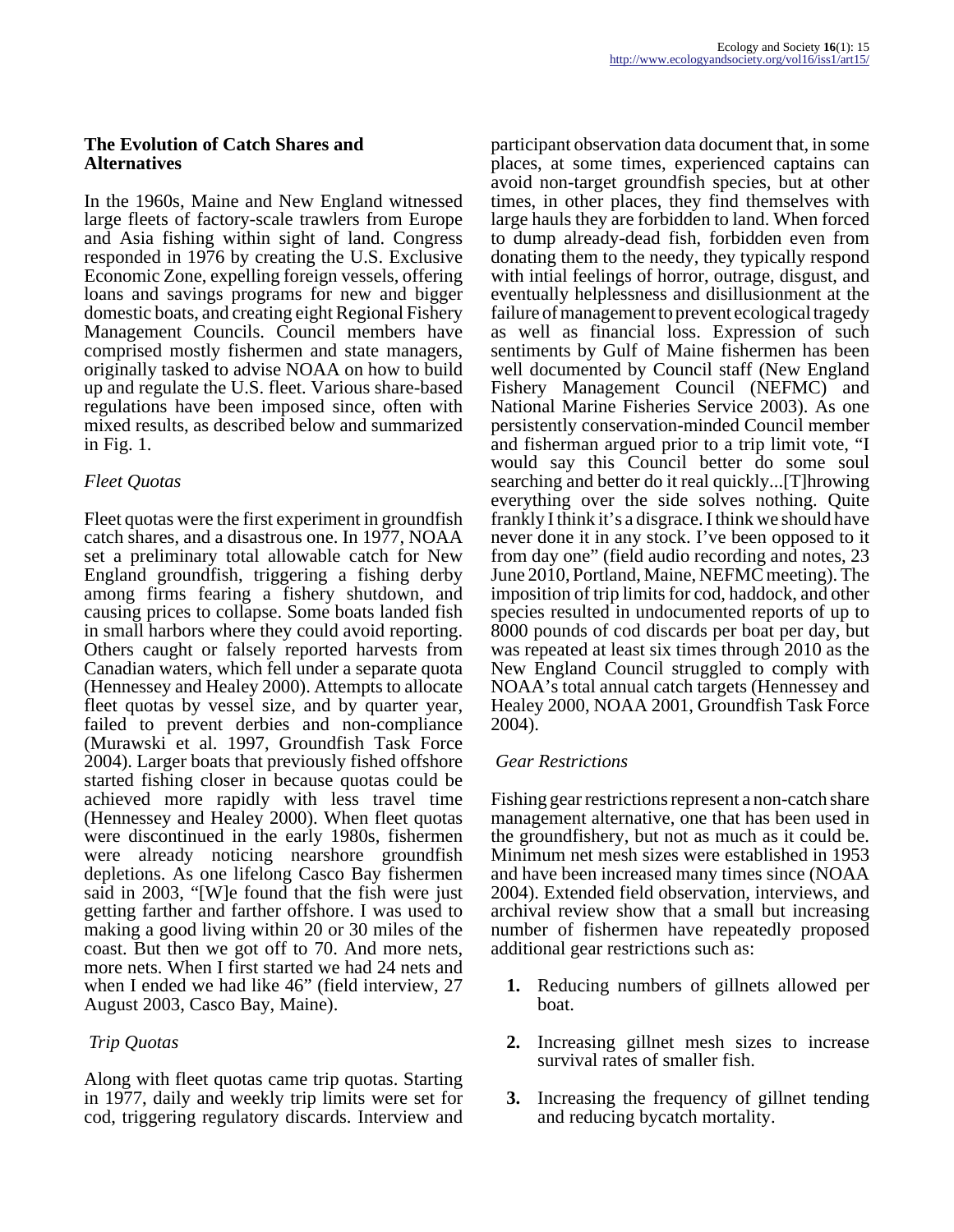

**Fig. 1.** Timeline of key national policy and regional management events in the New England groundfishery since federalization.

- **4.** Increasing trawl net mesh sizes to increase survival rates of smaller fish.
- **5.** Incentivizing hook fishing to reduce benthic impacts and low selectivity by otter trawls, and non-target species bycatch in gillnets.
- **6.** Installing panels of trawl net mesh on the square instead of the diamond, to keep net openings larger while being dragged through the water so more fish can escape, especially round-bodied species like cod.
- **7.** Limiting the size of rubber rollers on otter trawls, to deter dragging on rough bottom, which is preferred habitat for some groundfish species.
- **8.** Limiting the length of otter trawl ground cables, to reduce mud clouds that induce fish to move toward the net.
- **9.** Banning nighttime otter trawling, to prevent capture of cod when they aggregate on bottom to spawn, and to reduce gear conflicts with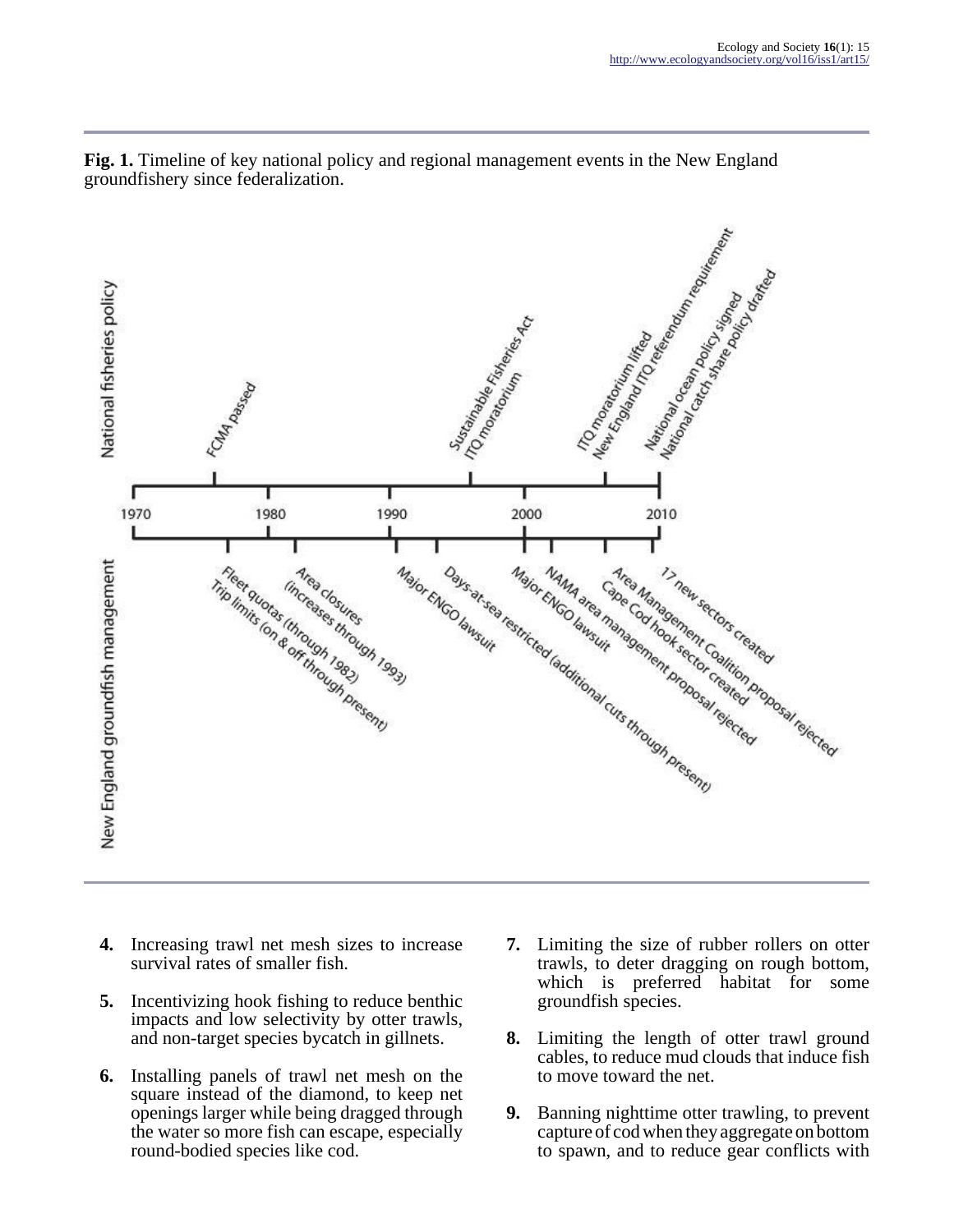lobster traps (Northwest Atlantic Marine Alliance 2002, Area Management Coalition 2006).

In the 1980s, few fishermen were willing to support such proposals, as they were unwilling to support most management proposals in general. As the fishery has declined, however, and as NOAA has increasingly promoted catch share options, more fishermen agree that gear restrictions would be better than catch shares, for fished populations, for habitat and non-target species, and for the long-term sustainability of fishing-dependent businesses and communities. The Council rejected all but the first two of the gear restrictions above, however. In the case of roller sizes, cable length limits, and nighttime trawl bans, Council staff indicated that credit could not be granted toward the achievement of total catch targets, because of insufficient data to project corresponding effort reductions (email comm., 12 August 2010, southern Maine).

Away from public scrutiny and regulatory posturing, increasing numbers of non-otter-trawl fishermen, including some former otter trawlers, privately support proposals to restrict otter trawling, citing impacts on benthic habitat and non-target species. The vast majority of Maine fishermen fervently advocate bans on midwater trawls, which are used to harvest herring, again citing (1) bycatch of groundfish and other species because the nonselective nets use small mesh and harvest large volumes in short time periods, (2) the ability of trawls to harvest entire aggregations of densely schooled fish, whereas seines can only remove smaller and less densely schooled volumes, and (3) benthic impacts because the gear can sometimes fish on bottom. In a non-random sample of dozens of industry members over several years, the level of this industry sentiment surpassed 99%, including even Maine-based midwater trawler crew (pers. comm., 2003, Damariscotta, Maine).

#### *Area Management*

Gear restrictions have long been linked to area management, both being input restrictions whereas catch shares are output restrictions. The New England Council began implementing area closures in 1982, first seasonal ones, then permanent (Murawski et al. 1997, Groundfish Task Force 2004). Many closures have eventually won industry support because they are recognized to protect

nursery and spawning grounds, migration corridors, and non-target species (Northwest Atlantic Marine Alliance 2002, Area Management Coalition 2006). As a third-generation mid-coast Maine trawl boat captain wrote, "[G]roundfishing was banned in five designated areas off New England's shores...[T]here is no bottom trawling allowed in these areas, and there shouldn't be." (Libby 2010) Some fishermen assert that closures would be more effective if timed differently, if increased or decreased in size, or if opened and closed using real-time observational data, and a few have proposed additional area closures. Many fishermen, including a few otter trawlers, privately support proposals to restrict otter trawls from additional near-shore waters, especially known spawning areas. One second-generation trawl boat owner–operator admitted, "[P]rotection of [spawning area] sites is paramount to any successful recovery of our fishery in the long term" (email comm., 26 September 2005, mid-coast Maine).

The most persistent industry-originated calls for area management have been formalized by a Mainecentered network of grassroots organizations including Penobscot East Resource Center (Penobscot East), its predecessors and allies the Northwest Atlantic Marine Alliance and Stonington Fisheries Alliance, the less active Independent Fishermen Investing in Sustainable Harvesting, and the newer and highly active Midcoast Fishermen's Association (Northwest Atlantic Marine Alliance 2002, Area Management Coalition 2006). By 2009, an Area Management Coalition proposal was supported by all these organizations, collecting signatures from 25 eastern Maine fishermen and fishing community members, plus the Ocean Conservancy and Conservation Law Foundation, and two fishing community-focused NGOs. It was verbally supported by dozens more southern Maine fishermen who attended a series of coalition meetings in 2005 and 2006. Coalition organizers estimated the number of industry supporters at 200 in 2006 when the proposal was submitted to the Council (email comm., 18 August 2010, southern Maine). Another letter of support had been endorsed by 84 marine scientists in 2003. Even though the proposal would have implemented area management only in the Gulf of Maine, where traction for the idea seemed high, the Council declined to pursue it.

Such area-focused proposals build on the local knowledge of groundfishermen who recall placespecific, near-shore, annual cod and haddock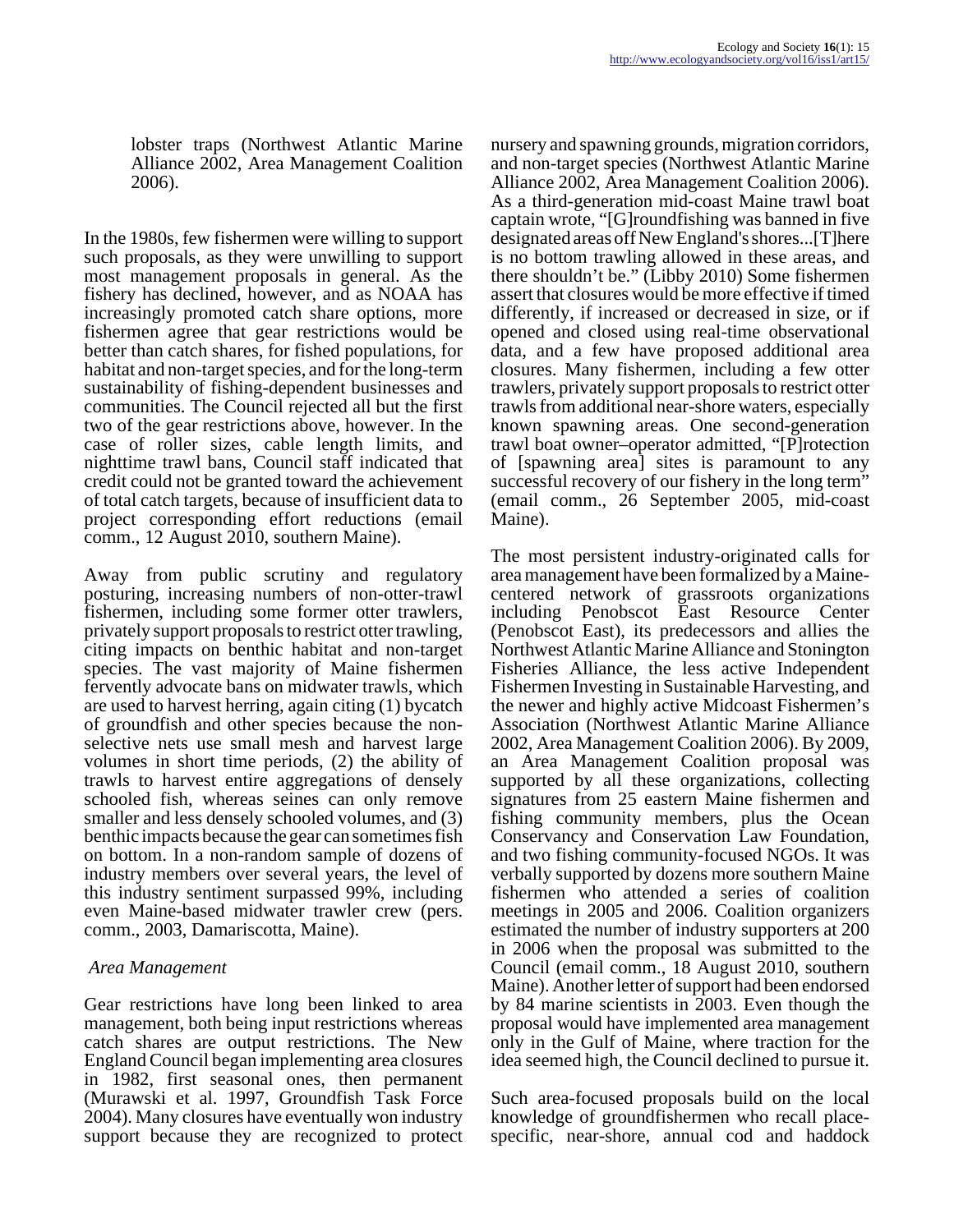spawning aggregations that have been fished out (Ames 1997). Although spawning aggregations also take place offshore, many industry-recognized locales are in or near river mouths. Some of the most experienced and attentive fishermen further observe differentiated skin colorations between what they believe to be resident and migratory subpopulations. This work has informed a developing scientific consensus that cod and perhaps other groundfish species may have substock population structures more complex and place-dependent than presently accounted for in NOAA population models used to project management outcomes (Wilson et al. 1999, Ruzzante et al. 2001, Ames 2004, Brodziak et al. 2008).

### *Days-at-Sea*

Rather than focusing on area management or gear restrictions, in the last two decades, an unusual and heavily used management tool in the New England groundfishery has been days-at-sea. This developed in the mid 1990s, following a fisherman's proposal that each boat report some number of days out of the fishery. This was intended to partially fulfill new harvest limits in the wake of a landmark 1991 lawsuit by the Conservation Law Foundation and Massachusetts Audubon Society citing NOAA's failure to prevent overfishing of cod, haddock, and yellowtail flounder. When the Council instead elected to count active fishing days instead of nonfishing days, tied fishing days to permits, and placed a moratorium on new permits, a potentially transferable property right was created. Although a day-at-sea is not a catch share per se, because it represents a fishing input not an output or quota, it does represent a discrete and individual fishing opportunity, and manifests many of the same operational features as an individual fishing quota. Individual days-at-sea were allocated and repeatedly reduced based on permit landing histories in Council-selected years, have become legally transferable across permits by lease or by permit sale, and can be aggregated from several permits onto one boat. Considerable industry consolidation has taken place as a result. There is also less transparency of permit ownership and decision making because more permit holders are now incorporated, and processors and other nonfishing interests have become more active investors.

Dozens of interviews reveal the perverse incentives created by days-at-sea. Simultaneous with days-atsea reductions to meet NOAA effort reduction

requirements, firms have learned to use limited fishing time more efficiently, even at risk to human life when captains become more reluctant to end a fishing day early because of gear malfunctions, weather, or other problems. Because boats must make the maximum profit possible for every hour at sea, they broadcast their effort less widely and focus on proven grounds. This may aggravate the depletion of localized substocks below recovery thresholds, and can raise rates of non-target species discards because captains encountering non-target species are less willing to spend time steaming elsewhere. According to one second-generation groundfish and shrimp trawler, "Personally, I think that protecting small fish is a high priority. Small fish live in spawning areas. Under the current rules, days at sea, a fisherman is almost compelled to catch as many as he can regardless of size of the fish or if he is in a spawning area because that clock is ticking. There is no time to go searching for larger fish because you are losing precious time" (email comm. 26 September 2005, mid-coast Maine).

Under days-at-sea, larger otter trawlers are again tempted to fish closer to shore to minimize travel time, decimating inshore populations. Firms with several boats have been more able to influence differential cuts in days-at-sea allocations and rules for leasing of days because they are more able to afford lobbyists and travel to Council meetings whereas owner–operators are fishing. Non-owner boat captains are less likely to make operating decisions that would accommodate habitat and nontarget species considerations because their decision horizons are shorter than if they could count on fishing the same grounds in a few years or pass the business on to younger kin or neighbors. As one lifelong fisherman from southern Maine with experience both as an owner–operator and hired captain explained, captains running larger boats spend less time on deck and are rarely informed of the crew's observation of ecological evidence, such as bottom sediments or corals clinging to gear, harvested quantities of non-target predator or prey species, visible indicators of feeding or spawning behavior at the time of harvest, or even fish size, sex, weight, or apparent health (pers. comm., 2004, Washington, D.C.).

### *Policy Failure*

From 1991 until the late 2000s, low cod populations remained a prevailing driver of groundfish regulation in the Gulf of Maine, initially coupled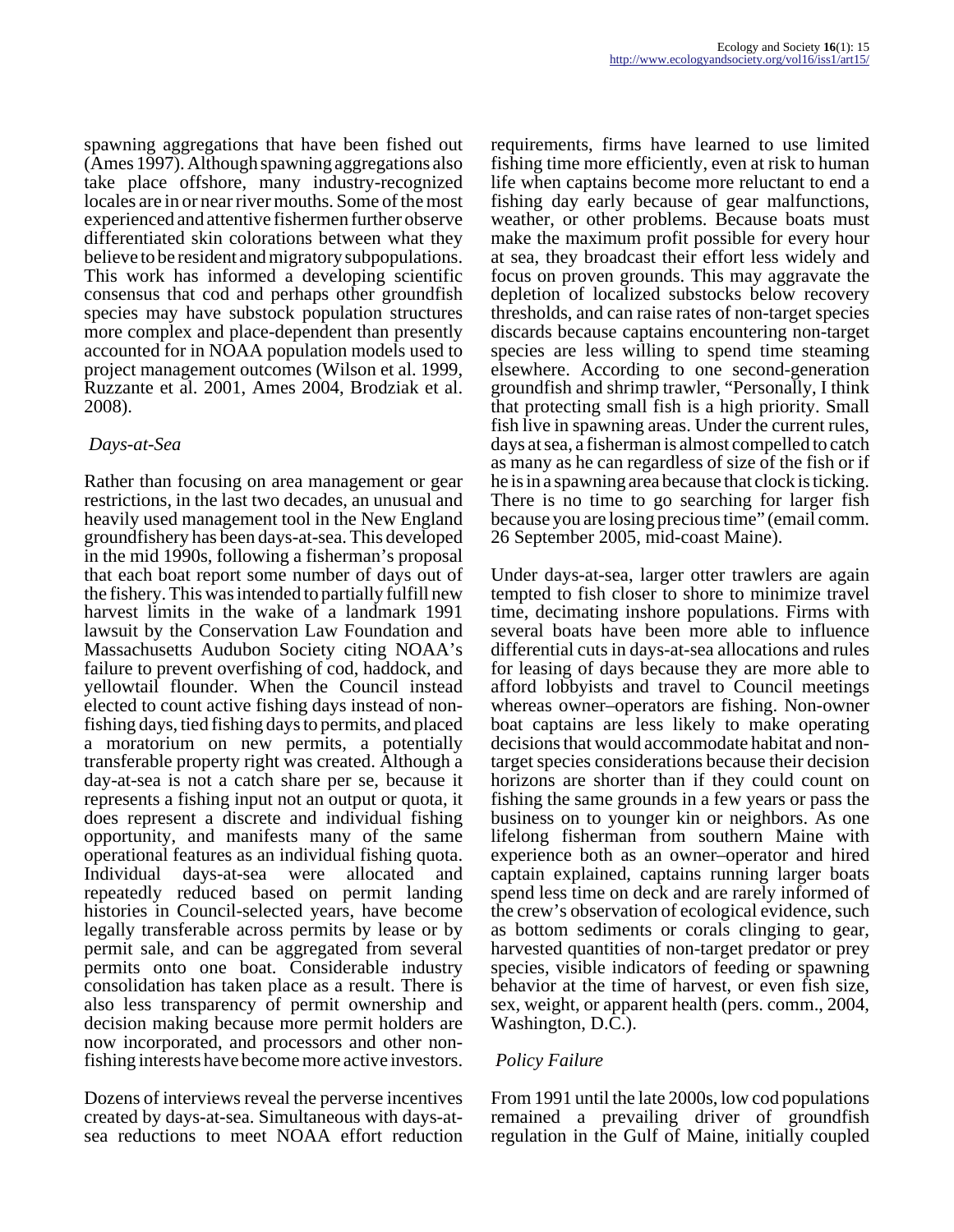with low haddock populations. Haddock were recovering by the early 2000s, and NOAA no longer believed overfishing to be occurring. Cod followed suit by 2008, but concern arose about flounder, especially on Georges Bank, the offshore perimeter of the Gulf of Maine (NOAA 2008).

In 1994, Maine had 587 federally permitted groundfish vessels, or 19% of the New England total of 3033 permits. By 2007, only 71 Maine boats were somewhat active in groundfishing, comprising 12% of the New England fleet of 574. By 2009, 24 permits were held in the eastern third of the state, but only five had any remaining usable days-at-sea. Because landings were insufficient to support local buyers, virtually all harvests and sales had shifted to western Maine. By contrast, further south, a single firm in New Bedford, Massachusetts held 30 active permits in 2009. Calculating an average harvest baseline from 1980s landings, and a conservative local economic multiplier, losses to eastern Maine alone have been estimated at \$26 million per year for more than two and a half decades. Even using a lower 1990s average baseline, those annual losses still reach \$15 million (Penobscot East Resource Center 2007). In 2007, with the urging of Penobscot East, Maine's legislature unanimously passed a joint resolution urging the Council to adopt alternatives to days-at-sea that "recogniz[e]... ecological differences between ocean regions and species" (123rd Maine State Legislature 2007). Extensive participant observation and interview data reveal that fishermen's keen awareness that days-at-sea are a poor effort measure, and their associated moral outrage at the socioeconomic and ecological impacts of management failure, decrease industry confidence in the good faith and expertise of NOAA, and in fishery recovery, thereby increasing non-compliance with, and public complaints about, fishery regulation overall.

#### *Sectors*

Despite New England's persistent resistance to catch shares, the failure of days-at-sea to conserve fish populations, coupled with funding from NOAA and several foundations for groups of permit holders organizing quota-holding "sectors," made the deeper entrenchment of catch shares a virtual inevitability by 2009.

It should be noted that NOAA staff routinely demonstrate sincere dedication to public service while enduring criticism from the fishing industry,

ENGOs, elected officials, and academics. Perhaps with this in mind, as well as bio-economic arguments noted above, NOAA's catch share policy facilitates agency disengagement from fishery access allocation battles, delegating these to shareholding entities that may ultimately include not only fishing firms and parent companies, but NGOs. This move was anticipated by the creation of share-based sectors, pioneered by a group of Cape Cod hook fishermen who held days-at-sea and agreed to accept an aggregate annual quota allocation. This move garnered them political support from ENGOs, financial support from private foundations for administrative and advocacy work, and NOAA exemptions from daily trip limits, hook maximums, and area closures.

In 2010, the Council and NOAA granted additional share allocations to 17 newly self-identifying sectors. Many permit holders were forced into these organized groups of fishing firms by pending 32% cuts to non-sector days-at-sea. Share allocations were based on landings histories between 1996 and 2006, so that the most aggressive users of days-atsea control the most quota, and small boats plying depleted inshore waters will own little. Sectors are not subject to days-at-sea, are exempt from many area closures, are allowed to roll some overages to following years, and are thus far allowed to transfer shares freely, with virtually no caps on maximum share holdings. Although sectors were never favored by the vast majority of Maine firms, viable alternatives are now moot. Several sectors have already effectively distributed ITQs to their members, but Penobscot East convinced several small eastern Maine boats to partner with several from Martha's Vinyard, Massachusetts, and organize cooperative governance mechanisms whereby socioeconomic and ecological drawbacks of individual shares might be tempered by smallscale, local, hook gear allocations, and continuing efforts to achieve spawning area closures.

Despite any best intentions, sector-level decision making is less transparent than Council and NOAA processes, avoiding public notification, comment, and other provisions of the National Environmental Policy and Administrative Procedures Acts. Although full environmental impact statements, informed by public hearings, are prepared for many Council-level decisions, thus far sectors are only required to prepare environmental assessments, which are shorter and have no public hearing requirement. Other than Environmental Defense,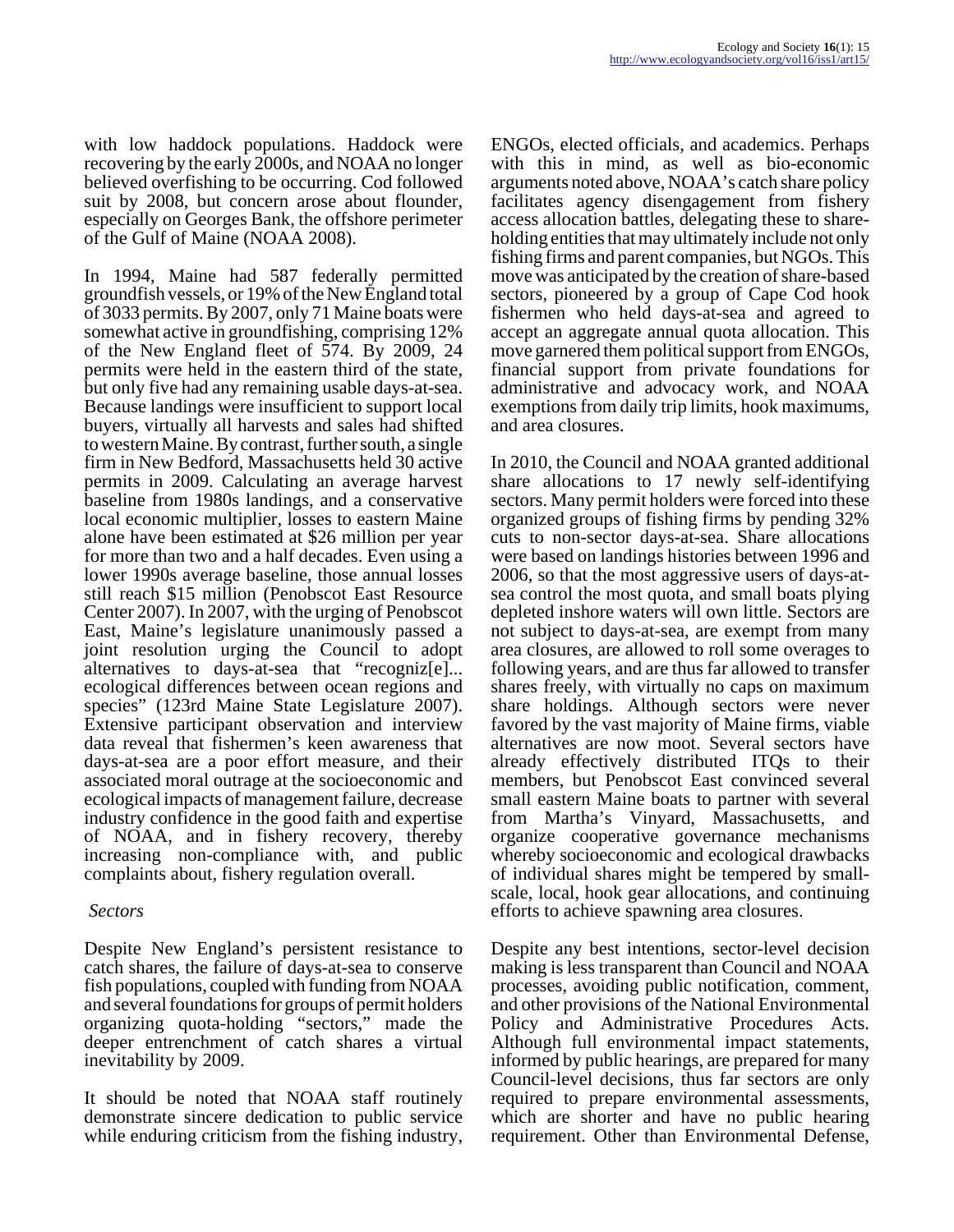which holds a Council seat, ENGOs that once regularly sent staff to New England Council meetings rarely do so now. Thus far, sectors have also circumvented the 2006 amendment to the FCMA requiring that specifics of any New England ITQ program be approved by two-thirds of fishery permit holders, a provision intended to ameliorate industry consolidation away from owner–operators. One sector has already been created with the express intention of holding quotas for lease to other sectors, and each sector risks elimination if it cannot marshal considerable organizational and financial resources to meet NOAA reporting requirements. In 2009, NOAA expended about \$30 million to support the preparation of sector operations plans and environmental assessments, but seems unlikely to support administrative, monitoring, reporting, and enforcement costs after the first year or few. Although a few conservation-oriented sectors have foundation funding, including those affiliated with Penobscot East, Midcoast Fishermen's Association, and the Cape Cod Hook Fishermen's Association, others are governed almost exclusively by financial interests. Many sectors have already defaulted to voting mechanisms determined by landings history, granting the most management power to permit holders with the largest and least resourceconserving boats.

Although there is potential for involvement by state or local governments as quota holders, it seems more likely that sector-level decision making will be increasingly vulnerable to influence from more mobile capital and a few NGOs, and less accountable to the broader public or to any ecosystem-based vision. Although Penobscot East and allies have asked repeatedly and without success for restrictions on trawl gear, its efforts have now been diverted to the securing and administration of quotas. Evidence from the Cape Cod hook fishermen and elsewhere in the northeast demonstrates that members of sectors ostensibly opposed to ITQs nonetheless position themselves favorably for any future individual quota distribution that might be implemented if more cooperative efforts fail (Pinto da Silva and Kitts 2006). Similarly, since at the least the early 1990s, Maine fishermen have observed that "what you don't use, you lose," meaning that permits not used to maximum capacity are likely to be rescinded. Evidence from Alaskan harvest cooperatives, which preceded and resemble New England sectors, shows that although transaction costs and rent-seeking may

be lowered at the Council level, less transparent political maneuvering at the cooperative level, and even Congressional intervention, can narrow the range of fishery beneficiaries, and can introduce further rent-seeking around share allocations (Criddle and Macinko 2000). Incentives have also risen for other Maine fishermen to narrow their scope of ecological concern. In the past, thousands of lobster fishermen encountering groundfish that entered their traps would take larger ones home to eat, and release smaller ones with the expectation of later harvesting them or their offspring. Virtually all now spear the smaller ones as bait because they have little hope of ever owning groundfish quotas (Brewer 2010). In the words of one Council member and mid-sized trawler owner who has long opposed catch shares, countering the argument that common conservation interests shared among sector members will foster collective governance and selfenforcement around trip limits, "I can also tell you from personal experience, there's no spirit of kumbaya here whatsoever. Nobody wants to share anything. Matter of fact, they'd gut you and eviscerate you and toss you in the harbor over a hundred pounds of fish. So this whole idea of people are going to sing kumbaya and manage this as a community, I don't know where that came from." (field audio recording and notes, 23 June 2010, NEFMC meeting, Portland, Maine).

### *Fishing in a Brave New World*

Catch shares have changed the way fishermen think about fishing and fishery management. Field data and archival review confirm that on several occasions, the Council has been told by NOAA or Council staff that their hard-fought regulatory proposals would meet total catch targets based on species population models, only to learn some months later that the regulations required revision because NOAA population estimates had been revised with new data or modeling techniques; because industry responses to regulatory or ecological changes had altered landings, bycatch, reporting, or compliance rates; or because a court decision or ENGO action had raised the level of legal risk. These experiences reinforce industry skepticism about fisheries science and management in general, but especially about the likelihood that future catch share quotas will reward any present conservation efforts. One patriarch of a multigenerational fishing family expressed a commonly held sentiment, "These guys and their fuzzy math.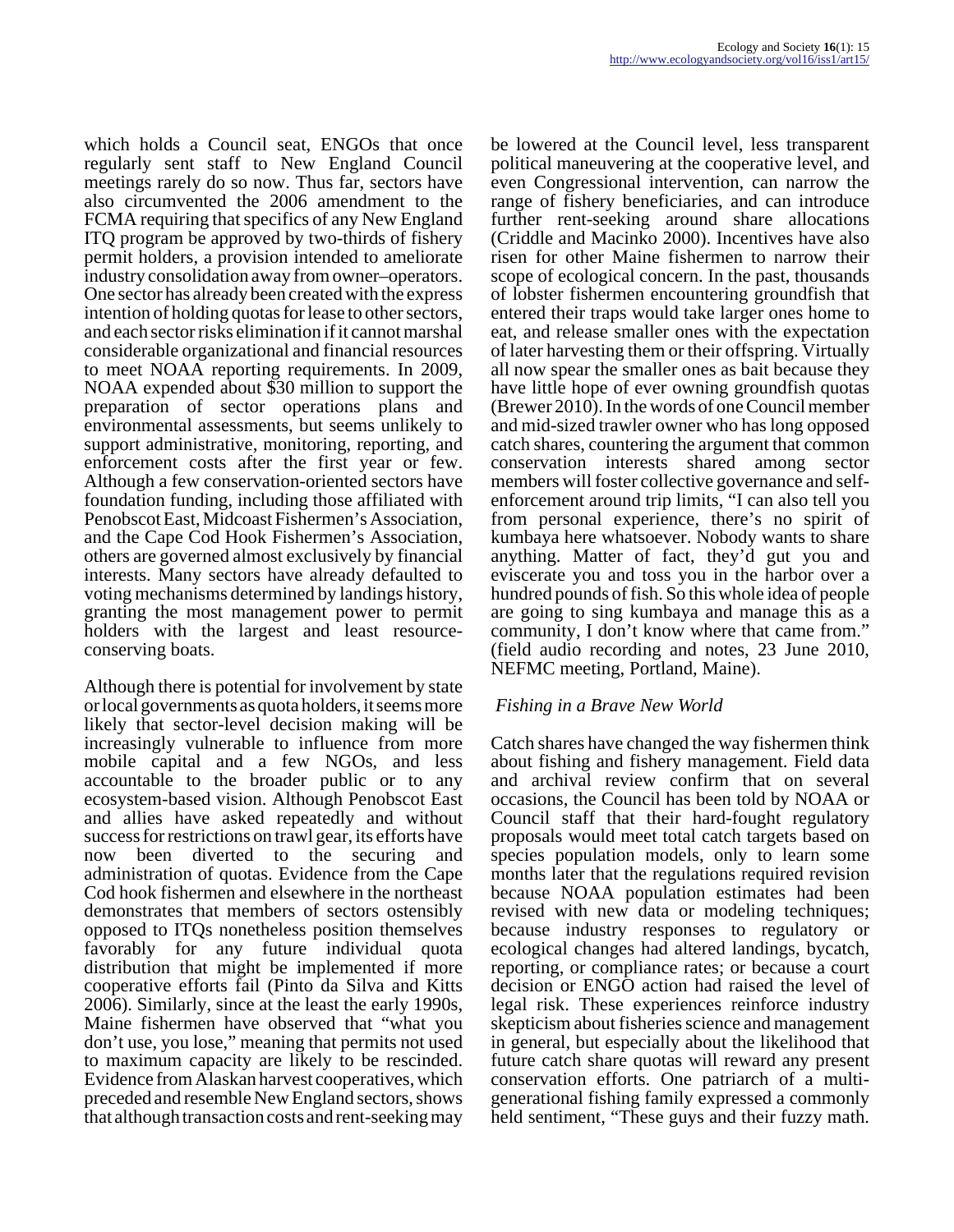They have these impossible equations that we'll never possibly reach. They are about control, not conservation" (field interview, summer 2001, Port Clyde, Maine).

Fishermen have learned that, under a catch share system, individual species landings targets will trump more ecologically oriented regulatory proposals. Without confidence that species targets alone will conserve fish populations, most now invest their support in proposals that allow them to catch as many fish as possible before they and their family must leave the fishery forever, and/or will allow them to sell a permit for as high a sum as possible. They cynically negotiate for access to paper fish, suppressing their own observations of fish life histories, spatial patterns, and inter-species and habitat interactions. For example, the perceived illegitimacy of trip limits as conservation mechanisms due to discarding, especially if paired with higher ex-vessel prices for trip-limited species due to low landings, spur some boats to intentionally catch the maximum quantity allowed, instead of avoiding that species. Many fear that not catching the maximum limit could jeopardize future individual allocations because days-at-sea are based on catch histories, and individual quotas would likely be allocated similarly (audio recording and meeting summary, 29 November 2006, Portsmouth, New Hampshire, NEFMC scoping meeting for Multispecies Fishery Management Plan Amendment 16). In New Hampshire and Massachusetts, where larger cod spawning aggregations can be harvested closer to shore, some captains speak of catching "my" or "our" cod, meaning the boat's allotment or quota for the trip, to which they now apparently feel entitled. In the words of one high ranking NOAA Fisheries regional staff member, "Sometimes a trip limit becomes a goal instead of a constraint" (field audio recording and notes, 23 June 2010, Portland, Maine, NEFMC meeting).

Some lifelong opponents of ITQs who still hold useable groundfish permits now express support for ITQs as the last available option under the present catch share constraints, finding the administrative and political transaction costs of sectors to be too high, and anticipating that the largest firms will increasingly control sector administration and decision making. For example, one part-owner of a relatively large trawler spent some years fishing in Alaska and always detested ITQs after seeing excessive discards of small fish from boats wishing to fill their quota with larger and higher value fish. He privately supports basic tenets of area management and gear restrictions, but cannot endorse such proposals because he fears implementation overlaid on already existing regulations would put him out of business. Given the catch share constraints within which he must select a narrow range of regulatory options, he now expresses public support for ITQs as the most viable alternative, despite his continued ethical and ecological concerns (pers. comm. 2005, Portland, Maine; pers. comm., March 2010, Rockland, Maine). His father and business partner, however, still conveys that catch shares are "a travesty for New England and a disaster for Maine!" (written public comment on NOAA draft catch share policy, 2010).

## **DISCUSSION**

### **Divergent Policies**

In the case study presented here, even nascent sharebased fishery management mechanisms manifest ecosystem drawbacks in line with the literature summarized above on individual quota systems:

- **1.** Fishing firms' consideration of habitat and inter-species variables, occupational ethics, and regulatory compliance are dampened by their limited faith in NOAA's information base and egalitarianism.
- **2.** Fishing effort is consolidating away from smaller boat harbors and shows tendencies toward vertical integration and more mobile capital.
- **3.** Shares are allocated to permit holders with large landings histories, eliminating diversified and flexible boats that reduced groundfishing effort when population depletions became apparent.
- **4.** Shares do not internalize ecosystem services provided by habitat or inter-species relationships, or ecological goods represented by non-target species.
- **5.** Aggregate catch targets based on the best available science have not been sufficient for widespread groundfish recovery.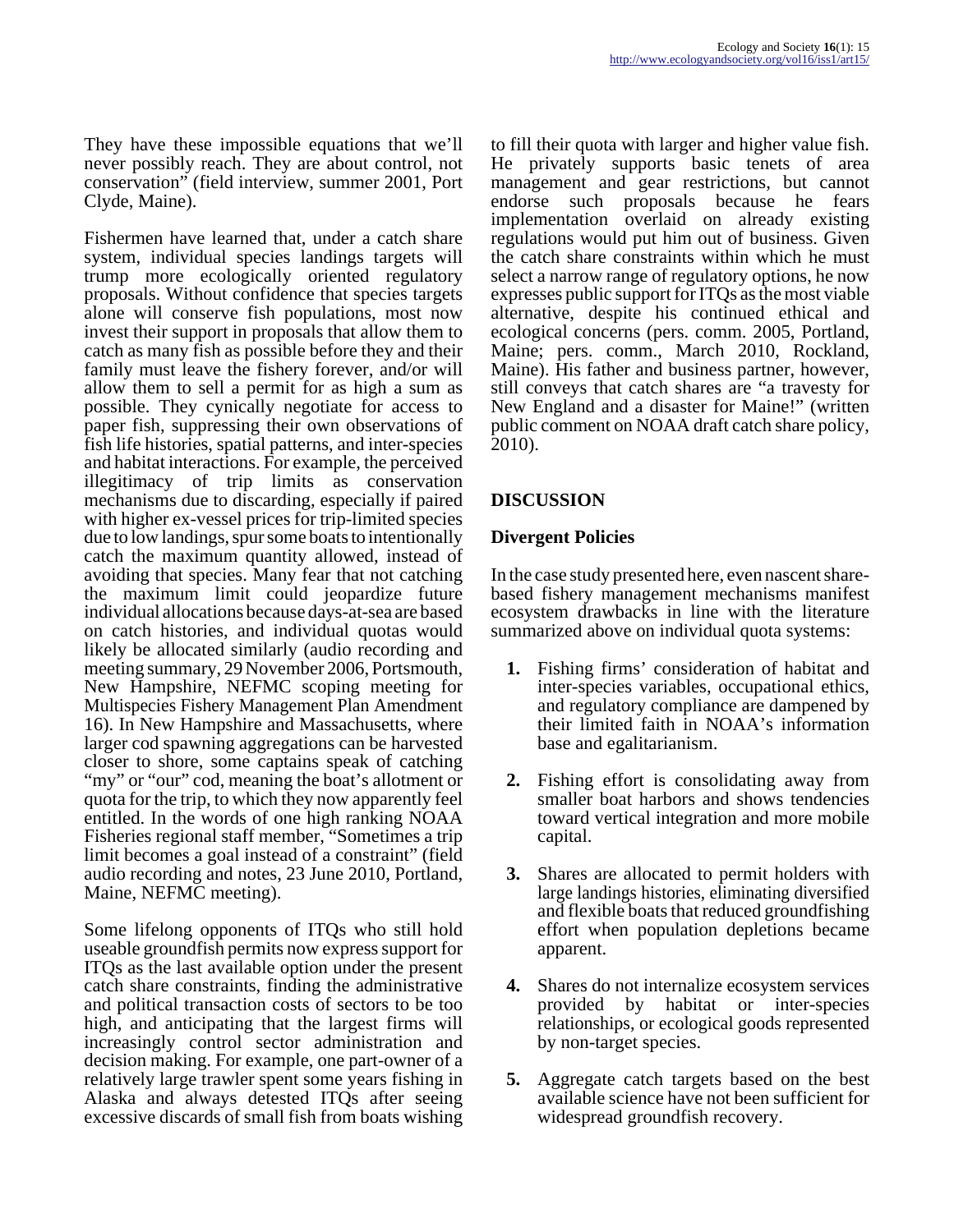- **6.** Sectors seem likely to decrease transparency and accountability by criteria other than catch share totals, with governance mechanisms being uncertain.
- **7.** A sense of individual firm ownership or legal right to access, already developed around days-at-sea, is emerging around catch shares, entrenching political haggling over paper fish and discouraging thoughtful trade-offs among ecological goods and services.
- **8.** Any rent-seeking, market distortions, information asymmetries, and path dependencies arising at the sector level will be difficult to discern or remedy because of reduced transparency and public scrutiny.

 It would be unfair to judge sector management conclusively only a few months into implementation, but we can consider the experiences of fleet quotas, trip limits, and early indications of industry transformation under sectors. Under these mechanisms, little movement is visible toward ecosystem-based management goals gleaned from the existing literature, as summarized above:

- **1.** The recovery of groundfish populations has been slow, and habitat and non-target species are not necessarily protected.
- **2.** Total catch-focused management has not been very responsive to industry information, concerns, or conservation proposals and has been slow to reverse species population declines, suggesting limited capacity to respond strategically to changes in biophysical or social dimensions of the fished ecosystem.
- **3.** Scientific understanding of social variables and the complexity of human–environment relationships has not been formally considered, even to the extent that conversations about differential gear impacts on habitat and species rarely take place.
- **4.** Learning activities seem to be less focused on accommodating ecological uncertainties than on maximizing firms' fishing access, or anticipating the risk of legal action against NOAA.
- **5.** Area closures and other spatially explicit considerations have thus far been trumped by catch shares.
- **6.** Trade-offs are often driven by least-common denominators in the highly polarized Council process, rarely by broad and thoughtful public input.

## **Implications for Resilience**

Conclusive evidence that catch shares do or do not benefit targeted fish populations is not provided by this nor other published studies, but this case does demonstrate that possible social–ecological drawbacks of catch shares merit further consideration, both from management and scientific perspectives. The question then becomes how to launch such efforts. As noted by scholars of coupled human–environment systems, resilience can be facilitated by scientific attention to (1) links between social and biophysical systems, (2) tradeoffs among ecosystem goods and services across scales and prospective ecosystem states, and (3) double-loop learning or adaptive organizational models that permit operational changes in response to new information (Argyris and Schön 1978, Berkes and Folke 1998, Walker et al. 2006, Leslie and Kinzig 2009).

In this vein, the Council brings considerable personal familiarity with human–environment systems, trade-offs, and flexible business organizational models to the table. It does not presently use scientific information derived from a human–environment perspective, prospective tradeoffs, or social learning, however. Rather, the Council relies primarily on target species population assessments, as required by FCMA, supplemented with limited information about habitat and social and economic domains. These information streams are rarely integrated or synthesized, discouraging rigorous consideration of relationships among biological, environmental, and social variables.

Social domains of social–ecological systems, like ecological domains, exhibit path dependencies. If resilient and ecosystem-based fishery management approaches are to gain traction, considerable human resources would be required for their thoughtful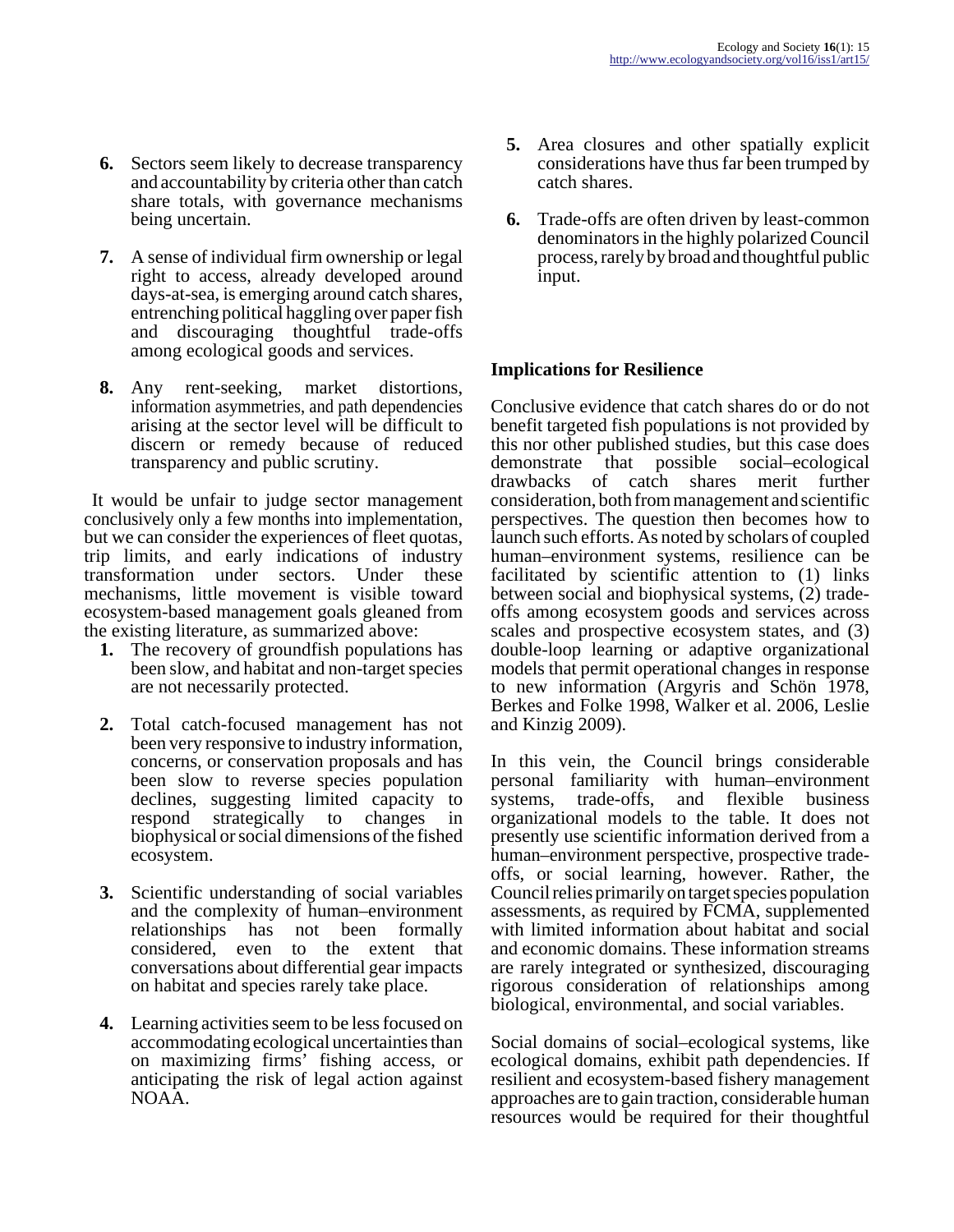development. As discussed above, theoretical groundwork has been laid by natural and social scientists. Effective operationalization also requires administrative expertise, local knowledge, and more iterative and bidirectional exchanges between scientific and practical perspectives, however. Presently, New England fishermen, Council members, and perhaps fisheries managers, are administratively overextended coping with the brave new world of catch shares. In this reactive mode, they have no time to hone or advance arguments for innovative alternatives. Even groups formerly active on area management and gear restrictions, such as the Northwest Atlantic Marine Alliance and Penobscot East Resource Center, have had to refocus staff time to sort out the administrative requirements of, and political retrenchments around, sector quota allocations. Their financial, political, and human resource investment in catch shares may preclude opportunities to pursue more ecosystem-based management options indefinitely. Institutional memories are waning, as more recently hired staff do not have the same familiarity with previous areaand gear-focused proposals. Similarly, fishermen will likely become accustomed to sectors, as those uncomfortable with sectors drop out of them, and as firms favoring ITQs are likely to control some sectors, so that interest in non-sector and non-ITQ alternatives may diminish.

## **Pending Spatial Planning Opportunities**

In light of the apparent disjuncture between catch shares and ecosystem-based fishery management, we can hope that a nascent federal framework for spatial marine planning included in the Obama Administration's national ocean policy might establish new venues for ecosystem-based thinking, especially if the Administration thoroughly operationalizes its stated intentions to incorporate natural and social sciences, and public input (Interagency Ocean Policy Task Force 2009). Placespecific collaboration across ecological, social science, fishing, and policy perspectives could stimulate considerable innovation in marine resource management, perhaps focused on empirically supported proposals for area-specific gear restrictions. Impending climate-driven biooceanographic changes, and increasing scholarly attention to how social–ecological variables interact and manifest differently across spatial scales, also encourage more adaptive and integrative

approaches. Although most public conversations about marine spatial planning carefully sidestep jurisdictional questions about relationships between planning processes and the Fishery Management Councils, many planning advocates implicitly assume the Fishery Councils will ultimately answer to newly empowered and overriding decision bodies.

Because the Council system is widely perceived as being so dysfunctional, we might stake some hope on the possibility that the broader scope of marine governance could reinvigorate science-decision relationships around marine resource management in a way that is more integrative and synthetic. Given the inevitability of continued change in marine systems, including climate-related changes, the success of more comprehensive marine governance will require rigorous empirical understandings of social–ecological resilience and adaptive capacity. If decision-support systems and public participation processes are to be designed for this purpose, we can hope that our cautionary tale of Maine groundfish will be considered as an example of how ecosystem perspectives were made available to decision makers, but underused. As new decision networks arise from the national ocean policy and spatial planning initiative, we would be wise to build in the provision of information on human–environment links, ecosystem trade-offs, and institutional adaptiveness that is sorely missing in the groundfish case.

## **CONCLUSION**

The groundfish case offers an opportunity to reflect on the potentially conflictual relationship between catch shares and ecosystem-based management. It cannot argue that a majority of New England fishermen explicitly endorse ecosystem-based management. Indeed, most have never heard the term, have no concrete idea about what it might mean, or express concern that it sounds like a conservationist crusade. Nonetheless, a majority of fishermen have long been inclined to think about fisheries management in ecological terms, and have vehemently opposed catch shares partly for this reason. Until the expansion of sectors as a pivotal catch share management mechanism in New England, an increasing number of fishermen in Maine were actively supporting specific proposals for ecosystem-oriented area management and gear restrictions. These proposals were repeatedly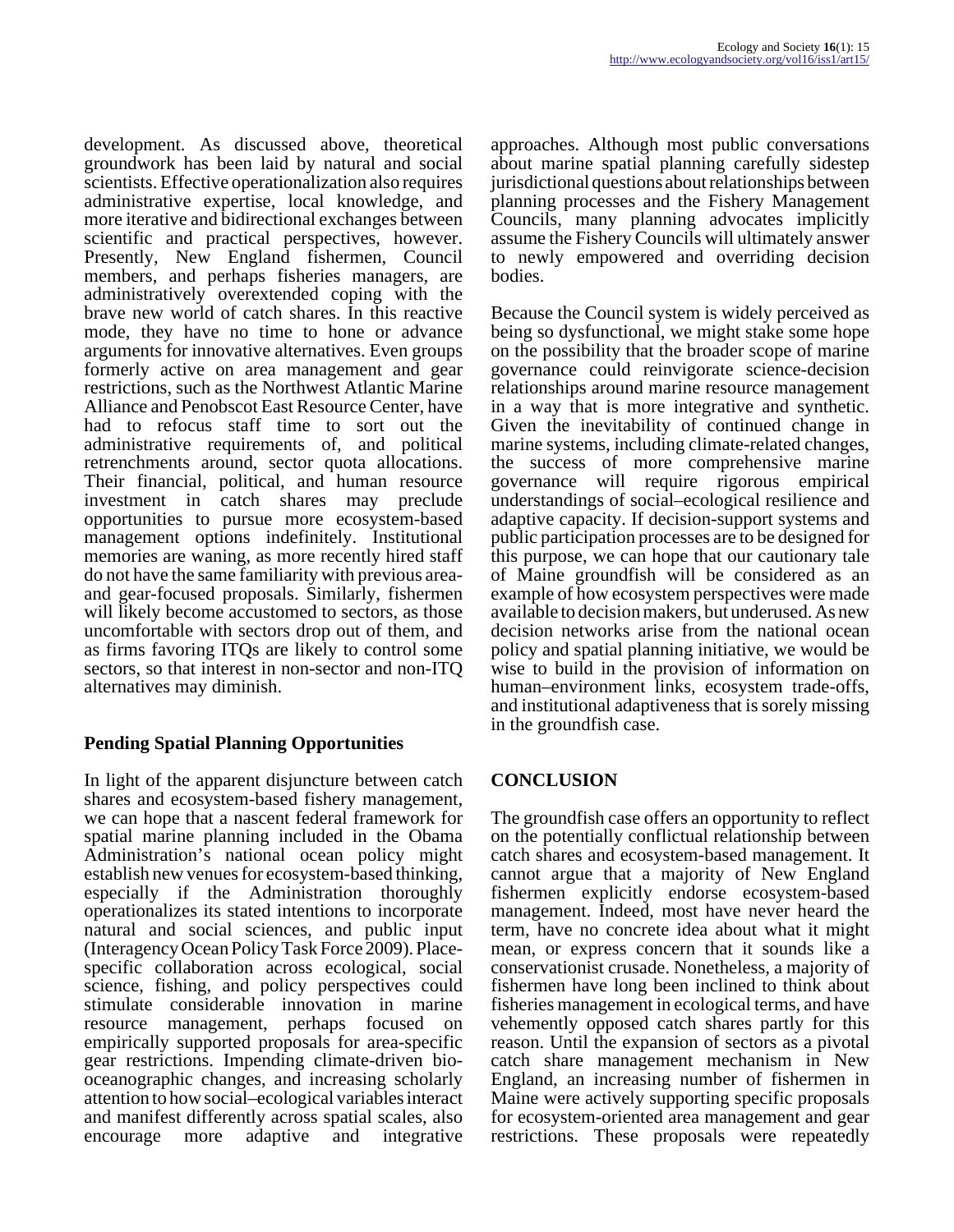rejected by the New England Fishery Management Council. Sectors have instead become the primary Council focus, partly because of encouragement from NOAA, as both the agency and major ENGOs are promoting catch shares nationwide. With the discourse thus shifted, groups formerly active in support of area management and gear restrictions now find their resources absorbed in trying to make catch shares work, largely sidelining more ecologically cognizant proposals.

If this apparent policy divergence is not ameliorated, fishing interests will likely become more consolidated and vertically integrated under mobile capital, more politically entrenched, and more oblivious to lessons of the social–ecological past. From a short-term, purely monetary perspective, strong groundfish populations paired with continuing ecosystem decline under sector management might not be undesirable for some New England interests. Large mobile trawlers can work offshore waters and land product in southern New England ports, while small lobster boats remain inshore and provide local jobs, at least for the present. Loss of habitat, bio-economic diversity, local knowledge, and ecological stewardship are likely in this scenario, however, and are difficult to reverse. We may find ourselves with a fisheries management regime that is ostensibly successful in single-species terms, but not resilient to the longer term inevitability of environmental perturbations.

These policy challenges also play out in other North American fisheries, but often with even less public attention, perhaps due to their shorter post-colonial histories and less iconic cultural status. Cursory field data collection suggests that small-boat fishermen fear loss of fishery access and ecosystem impacts associated with industry consolidation under catch shares in places such as Alaska (field notes, 2 October 2006, Anchorage, Alaska, Alaska Fishing Communities conference; pers. comm., April 2007, Homer, Alaska), British Columbia (pers. comm., March 2004, Washington, D.C.; pers. comm., 15 April 2009, Columbia, North Carolina), California (pers. comm., January 2009, California), Florida (pers. comm., 2004, Washington, D.C.), North Carolina (pers. comm., 14 April, 2009, Duck, North Carolina, Mid-Atlantic Fishery Management Council meeting; pers. comm., 26 August 2009. Hatteras, North Carolina, Hatteras Connection meeting), New York (pers. comm., September 2005, Providence, Rhode Island, NEFMC

meeting,), Nova Scotia (field notes, 1999, Rockland, Maine, Fishermen's Forum; field notes, 2003, Stonington, Maine, Turning the Tide meeting), and even the Ohio shores of Lake Erie (field observation, October, 2006, Port Clinton, Ohio). Similar observations are made by practitioners and scholars working overseas, especially those with an international development orientation (Berkes et al. 2001). In those settings, parallels with the experience of peasants and smallholders in the Green Revolution, including ecosystem impacts of consolidated land tenure, can be drawn more readily. In the United States, by contrast, although the implicit argument that catch shares discourage ecosystem resilience has long simmered within fishing communities, it has been less articulated in management and policy venues. Although many in the industry are certainly responsible for any number of other resource stewardship transgressions, this particular argument surely merits more vigorous scientific and public discussion. To miss such an opportunity is to erode public confidence in the ability of government to engage meaningfully with its diverse, if sometimes disorganized and belligerent, constituencies. If resource management is to be accountable and resilient, it must seek avenues for mutual learning among public, private, and non-governmental groups. As Upton Sinclair wrote, "[i]t is difficult to get a man to understand something, when his salary depends upon his not understanding it!" (Sinclair 1935).

*Responses to this article can be read online at: [http://www](http://www.ecologyandsociety.org/vol16/iss1/art15/responses/).ecologyandsociety.org/vol16/iss1/art15/ responses/*

### **Acknowledgments:**

*This research would not have been possible without the generosity and insight of innumerable informants, especially fishermen and their families, and public servants in federal and state offices. Many thanks for reviews of earlier drafts or for direct or indirect financial support are owed to two anonymous reviewers, Dianne Rocheleau, Bill L. Turner, Jim Wilson, Jim Acheson, Jody Emel, Tom H. Allen, Robin Alden, Enrique Reyes, Ellen Russell, MIT Sea Grant, Maine Sea Grant, Northeast Consortium, National Science Foundation, East Carolina University, Clark University, University*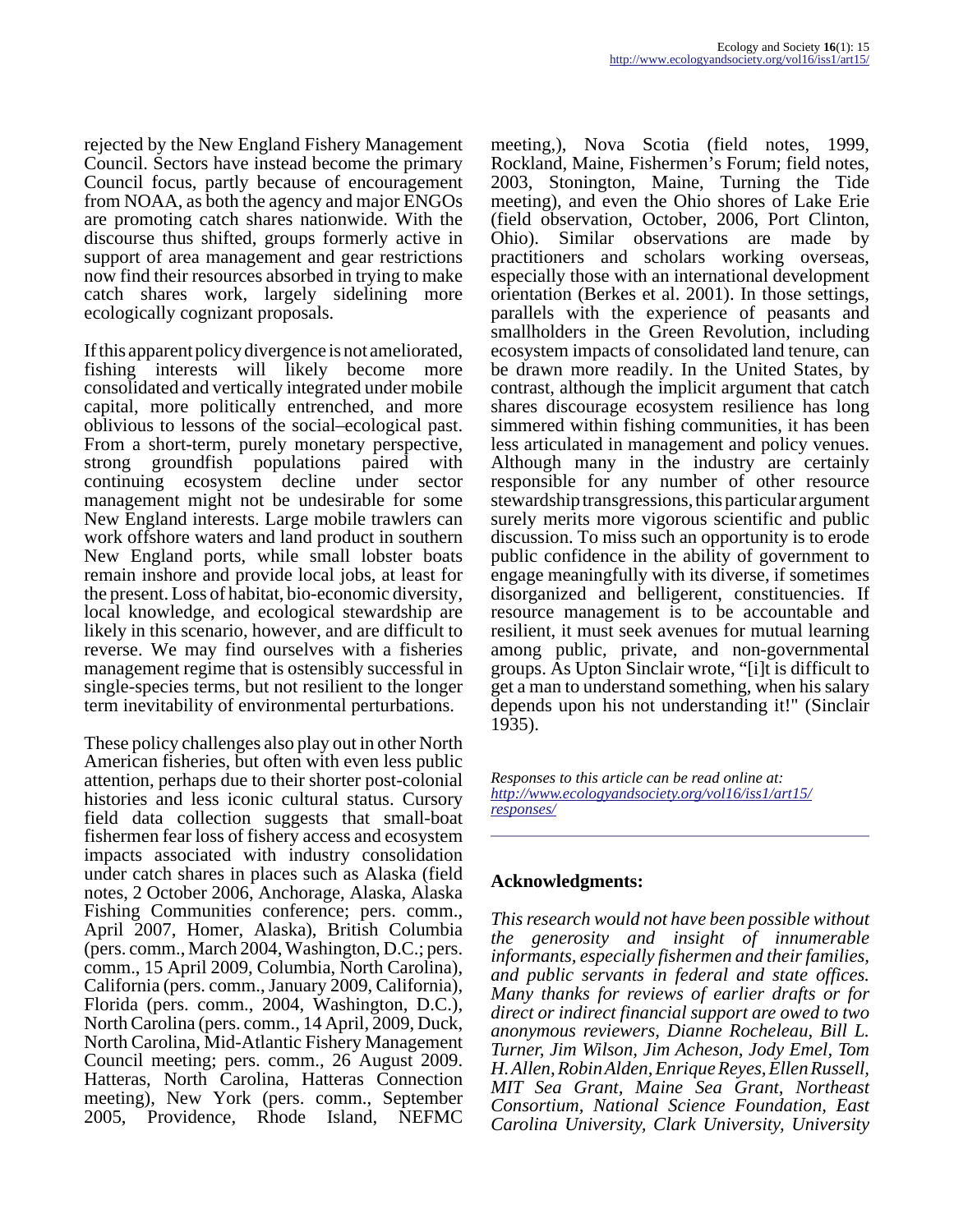*of Maine, Darling Marine Center, Kendall Foundation, and Maine Department of Marine Resources.* 

## **LITERATURE CITED**

123rd Maine State Legislature. 2007. *Joint resolution memorializing the delegation of the 2008 New England Fishery Management Council to consider alternative actions to ensure a healthy sustainable groundfishery for New England, HP1688, LR 3657.*

Acheson, J. M. 1988. *Lobster gangs of Maine.* New England University Press, Hanover, New Hampshire, USA.

Ames, E. P. 1997. *Cod and haddock spawning grounds in the Gulf of Maine.* Island Institute, Rockland, Maine, USA.

Ames, E. P. 2004. The stock structure of Atlantic cod in the Gulf of Maine. *Fisheries* 29:10–28.

Area Management Coalition. 2006. *Local area management of groundfish: a framework for moving New England forward.* Saco, Maine, USA.

Argyris, C., and D. A. Schön. 1978. *Organizational learning: a theory of action perspective.* Addison-Wesley, Reading, Massachusetts, USA.

Baranov, F. I. 1918. On the question of the biological basis of fisheries. *Nauchnyi Issledovatelskii Iktiolohisheskii Institut Izvestiia* 1:81–128.

Berkes, F. 2008. Commons in a multi-level world. *International Journal of the Commons* 2:1–6.

Berkes, F., and C. Folke, editors. 1998. *Linking social and ecological systems : management practices and social mechanisms for building resilience* Cambridge University Press, Cambridge, UK.

Berkes, F., R. Mahon, P. McConney, R. Pollnac, and R. Pomeroy. 2001. *Managing small-scale fisheries.* International Development Research Centre, Ottawa, Ontario, Canada.

Beverton, R. J. H., and S. J. Holt. 1957. On the dynamics of exploited fish populations. *Fisheries Investigations* Series 2:1–533.

Brewer, J. F. 2010. Polycentrism and flux in spatialized management: evidence from Maine's lobster (*Homarus americanus*) fishery. *Bulletin of Marine Science* 86:287–302.

Brodziak, J., S. X. Cadrin, C. M. Legault, and S. A. Murawski. 2008. Goals and strategies for rebuilding New England groundfish stocks. *Fisheries Research* 94:355–366.

Bromley, D. W. 2009. Abdicating responsibility: the deceits of fisheries policy. *Fisheries* 34:280– 290.

Browman, H. I., and K. I. Stergiou. 2005. Politics and socio-economics of ecosystem-based management of marine resources. *Marine Ecology Progress Series* 300:241–296.

Catch Shares Working Group. 2008. *Oceans of abundance: an action agenda for America's vital fishing future.* Environmental Defense Fund, New York, New York, USA. [online] URL: [http://www.](http://www.edf.org/documents/8795_OceansOfAbundance.pdf) [edf.org/documents/8795\\_OceansOfAbundance.pdf](http://www.edf.org/documents/8795_OceansOfAbundance.pdf) .

Christy, F. 1973. *Fishermen's quotas: a tentative suggestion for domestic management.* Law of the Sea Institute, University of Rhode Island, Kingston, Rhode Island, USA.

Copes, P. 1979. The economics of marine fisheries nanagement in the era of extended jurisdiction: the Canadian perspective. *American Economic Review* 69:256–260.

Copes, P. 1986. A critical review of the individual quota as a device in fisheries management. *Land Economics* 62:278–291.

Costello, C., S. D. Gaines, and J. Lynham. 2008. Can catch shares prevent fisheries collapse? *Science* 321:1678–1681.

Criddle, K. R., and S. Macinko. 2000. A requiem for the IFQ in US fisheries? *Marine Policy* 24:461– 469.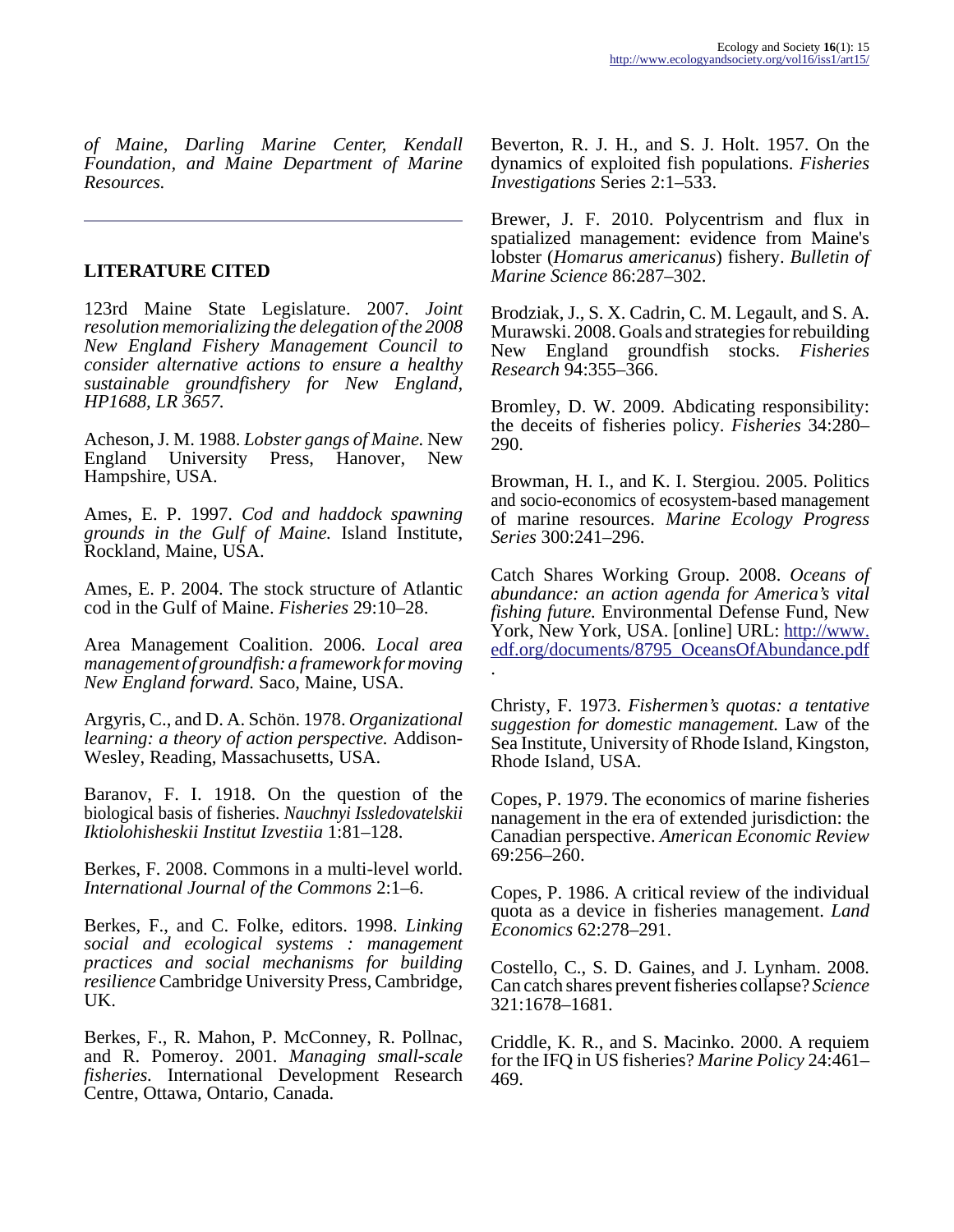Cury, P. M., and V. Christensen. 2005. Quantitative ecosystem indicators for fisheries management: introduction. *ICES Journal of Marine Science* 62:307–310.

Davis, A. 1996. Barbed wire and bandwagons: a comment on ITQ fisheries management. *Reviews in Fish Biology and Fisheries* 6:97–107.

Degnbol, P., H. Gislason, S. Hanna, S. Jentoft, J. Raakjær Nielsen, S. Sverdrup-Jensen, and D. Clyde Wilson. 2006. Painting the floor with a hammer: technical fixes in fisheries management. *Marine Policy* 30:534–543.

Dolšak, N., and E. Ostrom, editors. 2003. *Commons in the new millenium: challenges and adaptations.* MIT Press, Cambridge, Massachusetts, USA.

Ecological Society of America. 1998. Supplement: ecosystem management for sustainable marine fisheries. *Ecological Applications* 8:S139–S150.

Ecosystem Principles Advisory Panel. 1999. *Ecosystem-based fishery management: a report to Congress.* U.S. National Marine Fisheries Service, Washington, D.C., USA.

Environmental Defense Fund. 1994. *EDF is advocating reforms to reduce overfishing, press release.* New York, New York, USA. [online] URL: <http://www.edf.org/article.cfm?contentID=1112>.

Finley, C. 2009. The social construction of fishing, 1949. *Ecology and Society* 14(1):6. [online] URL: <http://www.ecologyandsociety.org/vol14/iss1/art6> .

Gibbs, M. T. 2009. Individual transferable quotas and ecosystem-based fisheries management: it's all in the T. *Fish and Fisheries* 10:470–474.

Gibbs, M. T. 2010. Why ITQs on target species are inefficient at achieving ecosystem based fisheries management outcomes. *Marine Policy* 33:83–89.

Glaser, B., editor. 1994. *More grounded theory: a reader.* Sociology Press, Mill Valley, California, USA.

Glaser, B. G., and A. L. Strauss. 1967. *The discovery of grounded theory: strategies for qualitative research.* Aldine, Chicago, Illinois, USA.

Gordon, H. S. 1953. The economic theory of a common property resource: the fishery. *Journal of Political Economy*:124-142.

Griffith, D. 1999. *Estuary's gift: an Atlantic coast cultural biography.* University of Pennsylvania, University Park, Pennsylvania, USA.

Groundfish Task Force. 2004. *Governor's task force on the Maine groundfish industry.* Maine Department of Marine Resources, Augusta, Maine, USA.

Grumbine, R. E. 1994. What is ecosystem management? *Conservation Biology* 8:27–38.

Hanna, S. S. 2008. Institutions for managing resilient salmon (*Oncorhynchus* spp.) ecosystems: the role of incentives and transaction costs. *Ecology and Society* 13(2):35. [online] URL: [http://www.ec](http://www.ecologyandsociety.org/vol13/iss2/art35/) [ologyandsociety.org/vol13/iss2/art35/.](http://www.ecologyandsociety.org/vol13/iss2/art35/)

Haraway, D. 1988. Situated knowledges: the science question in feminism and the privilege of partial perspective. *Feminist Studies* 14:575–599.

Hennessey, T., and M. Healey. 2000. Luwig's ratchet and the collapse of New England groundfish stocks. *Coastal Management* 28:187–213.

Interagency Ocean Policy Task Force. 2009. *Interim framework for effective coastal and marine spatial planning.* White House Council on Environmental Quality, Washington, D.C., USA. [online] URL: [http://www.whitehouse.gov/sites/default/files/](http://www.whitehouse.gov/sites/default/files/microsites/091209-Interim-CMSP-Framework-Task-Force.pdf) [microsites/091209-Interim-CMSP-Framework-Task-](http://www.whitehouse.gov/sites/default/files/microsites/091209-Interim-CMSP-Framework-Task-Force.pdf)[Force.pdf](http://www.whitehouse.gov/sites/default/files/microsites/091209-Interim-CMSP-Framework-Task-Force.pdf).

Joint Oceans Commission Initiative. 2009. *Changing ocean, changing world: ocean priorities for the Obama administration and Congress.* Meridian Institute, Washington, D.C., USA. [online] URL: [http://www.jointoceancommission.org/](http://www.jointoceancommission.org/resource-center/1-Reports/2009-04-07_JOCI_Changing_Oceans,_Changing_World.pdf) [resource-center/1-Reports/2009-04-07\\_JOCI\\_Chan](http://www.jointoceancommission.org/resource-center/1-Reports/2009-04-07_JOCI_Changing_Oceans,_Changing_World.pdf) [ging\\_Oceans,\\_Changing\\_World.pdf.](http://www.jointoceancommission.org/resource-center/1-Reports/2009-04-07_JOCI_Changing_Oceans,_Changing_World.pdf)

Larkin, P. A. 1977. An epitaph for the concept of maximum sustainable yield. *Transactions of the American Fisheries Society* 106:1–11.

Lear, W. H. 1998. History of fisheries in the Northwest Atlantic: the 500-year perspective. *Journal of Northwest Atlantic Fisheries Science* 23:41–73.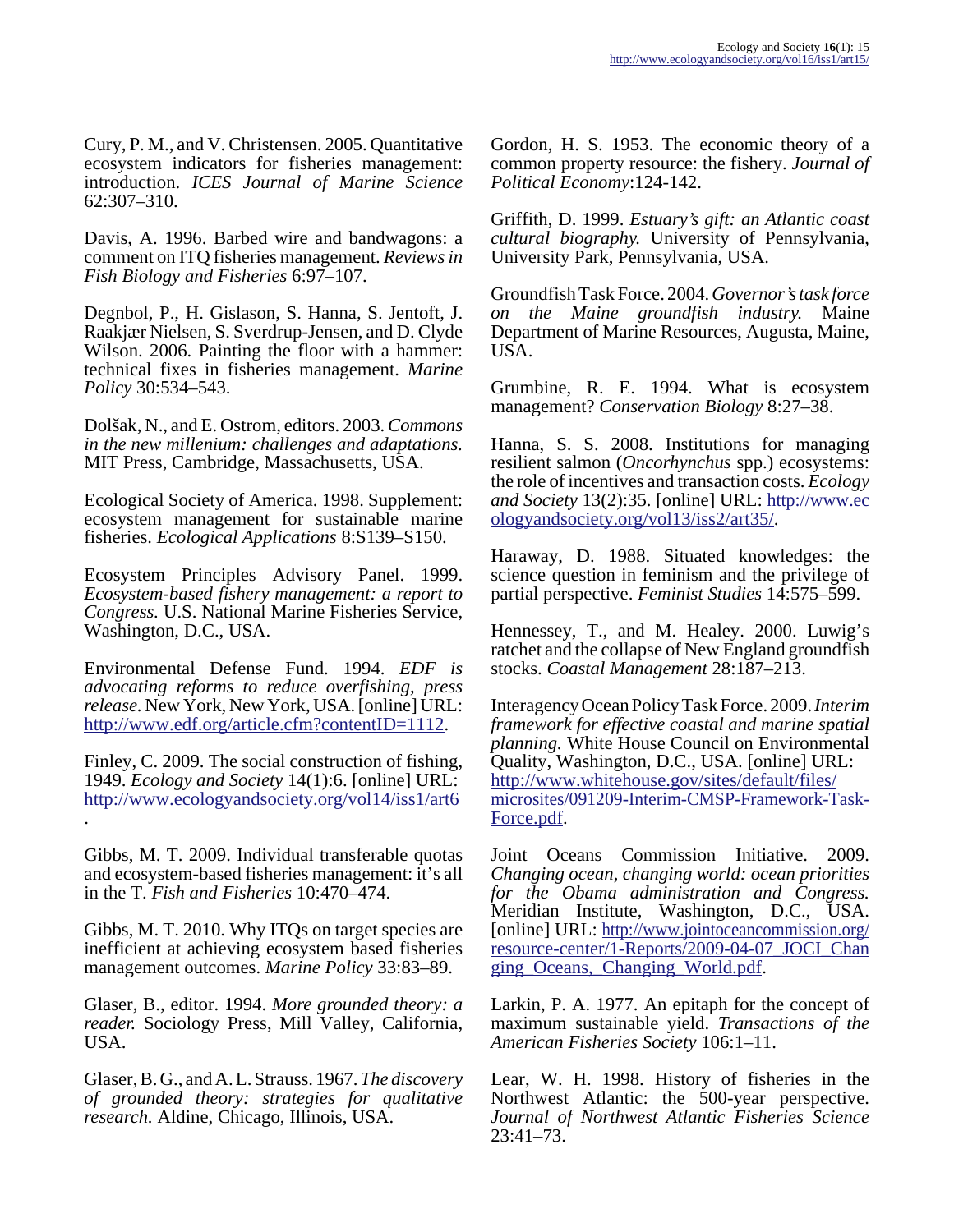Leslie, H. M., and A. P. Kinzig. 2009. Resilience science. Pages 55–73 *in* K. McLeod and H. Leslie, editors. *Ecosystem-based management for the oceans.* Island Press, Washington, D.C., USA.

Libby, J. 2010. *Opinion: double standards in the herring fishery don't work for groundfishermen.* Portland Press Herald, Portland, Maine, USA.

Link, J. S. 2002. What does ecosystem-based fisheries management mean? *Fisheries* 27:18–21.

Lipfert, N. R., R. W. Judd, and R. R. Wescott. 1995. New industries in an age of adjustment, 1865–1930. Pages 240–447 *in* R. W. Judd, E. A. Churchhill, and J. W. Eastman, editors. *Maine: the pine tree state from prehistory to the present.* University of Maine Press, Orono, Maine, USA.

Marine Fish Conservation Network. 2007. *Comments to NOAA Office of Sustainable Fisheries on guidelines for implementing limited access privilege programs.* Washington, D.C., USA. [online] URL: [http://www.conservefish.org/storage/](http://www.conservefish.org/storage/marinefish3/documents/lappguidancemfcn928071.pdf) marinefish3/documents/lappguidancemfcn928071. [pdf.](http://www.conservefish.org/storage/marinefish3/documents/lappguidancemfcn928071.pdf)

McCay, B. J. 2004. ITQs and community: an essay on environmental governance. *Agricultural and Resource Economics Review* 33:162–170.

McLeod, K. and H. Leslie, editors. 2009. *Ecosystem-based management for the oceans.* Island Press, Washington, D.C., USA.

McLeod, K. L., J. Lubchenco, S. R. Palumbi, and A. A. Rosenberg. 2005. *Scientific consensus statement on marine ecosystem-based management.* Communication Partnership for Science and the Sea. [online] URL: [http://www.compassonline.org/](http://www.compassonline.org/pdf_files/EBM_Consensus_Statement_v12.pdf) [pdf\\_files/EBM\\_Consensus\\_Statement\\_v12.pdf](http://www.compassonline.org/pdf_files/EBM_Consensus_Statement_v12.pdf).

Murawski, S. A. 2007. Ten myths concerning ecosystem approaches to marine resource management. *Marine Policy* 31:681–-690.

Murawski, S. A., J.-J. Maguire, R. K. Mayo, and F. M. Serchuk. 1997. Groundfish stocks and the fishing industry. Pages 27–70 *in* J. Boreman, B. S. Nakashima, J. A. Wilson, and R. L. Kendall, editors. *Northwest Atlantic groundfish: perspectives on a fishery collapse.* American Fisheries Society, Bethesda, Maryland, USA.

National Oceanic and Atmospheric Administration (NOAA). 2001. *Report of the 33rd northeast regional stock assessment workshop (33rd SAW): stock assessment review committee (SARC) consensus summary of assessments.* Northeast Fisheries Science Center, Woods Hole, Massachusetts, USA. [online] URL: [http://www.nefsc.noaa.gov/nefsc/](http://www.nefsc.noaa.gov/nefsc/publications/crd/crd0118/0118.pdf) [publications/crd/crd0118/0118.pdf](http://www.nefsc.noaa.gov/nefsc/publications/crd/crd0118/0118.pdf).

NOAA. 2004. *Brief history of the groundfishing industry of New England.* Northeast Fisheries Science Center, Woods Hole, Massachusetts, USA. [online] URL: [http://www.nefsc.noaa.gov/history/s](http://www.nefsc.noaa.gov/history/stories/groundfish/grndfsh1.html) [tories/groundfish/grndfsh1.html](http://www.nefsc.noaa.gov/history/stories/groundfish/grndfsh1.html).

NOAA. 2008. *Assessment of 19 northeast groundfish stocks through 2007: report of the 3rd groundfish assessment review meeting, 4–8 August 2008.* Northeast Fisheries Science Center, Woods Hole, Massachusetts, USA. [online] URL: [http://w](http://www.nefsc.noaa.gov/nefsc/publications/crd/crd0815/) [ww.nefsc.noaa.gov/nefsc/publications/crd/crd0815/](http://www.nefsc.noaa.gov/nefsc/publications/crd/crd0815/)

NOAA. 2009. *Draft NOAA catch share policy.* NOAA, Washington, D.C., USA.

.

National Research Council. 1999. *Sharing the fish: toward a national policy on individual fishing quotas.* National Academies Press, Washington, D. C., USA. [online] URL: [http://www.nap.edu/catalog.](http://www.nap.edu/catalog.php?record_id=6335#toc) [php?record\\_id=6335#toc.](http://www.nap.edu/catalog.php?record_id=6335#toc)

National Research Council. 2002. *Drama of the commons.* National Academies Press, Washington, D.C., USA. [online] URL: [http://www.nap.edu/cata](http://www.nap.edu/catalog.php?record_id=10287#toc) [log.php?record\\_id=10287#toc](http://www.nap.edu/catalog.php?record_id=10287#toc).

National Research Council. 2006. *Dynamic changes in marine ecosystems: fishing, food webs, and future options* National Academies Press, Washington, D.C., USA. [online] URL: [http://www](http://www.nap.edu/catalog.php?record_id=11608#toc). [.nap.edu/catalog.php?record\\_id=11608#toc](http://www.nap.edu/catalog.php?record_id=11608#toc).

New England Fishery Management Council and National Marine Fisheries Service. 2003. *Final amendment 13 to the northeast multispecies fishery management plan including a final supplemental environmental impact statement and an initial regulatory flexibility analysis.* Newburyport, Massachusetts, USA. [online] URL: [http://www.ne](http://www.nefmc.org/nemulti/index.html) [fmc.org/nemulti/index.html.](http://www.nefmc.org/nemulti/index.html)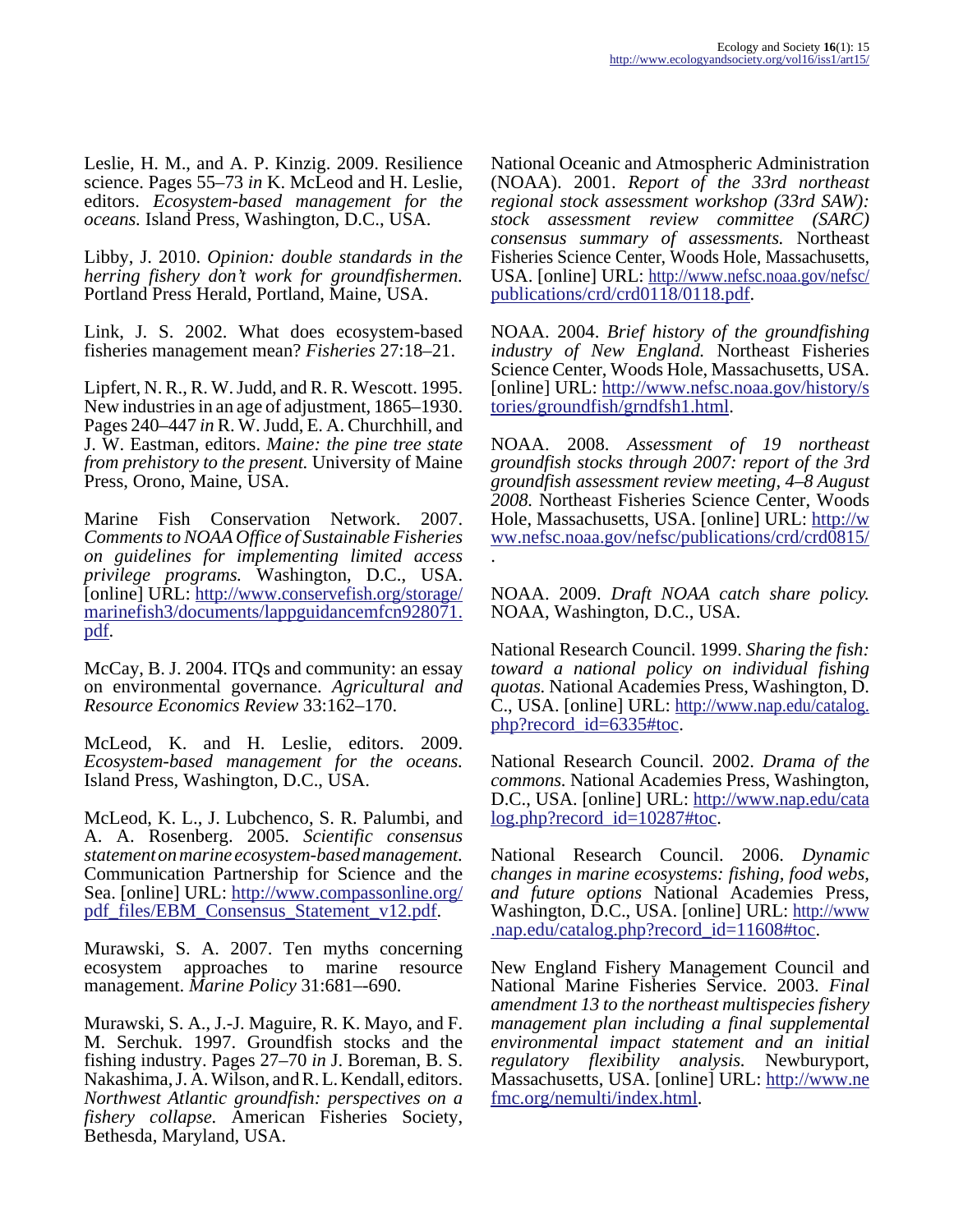Northwest Atlantic Marine Alliance. 2002. *Gulf of Maine inshore fisheries conservation and stewardship plan of 2002.* Saco, Maine, USA. [online] URL: [http://www.nefmc.org/nemulti/planamen/](http://www.nefmc.org/nemulti/planamen/Appendix_XIII_GOMStewardshipPlan.pdf) [Appendix\\_XIII\\_GOMStewardshipPlan.pdf.](http://www.nefmc.org/nemulti/planamen/Appendix_XIII_GOMStewardshipPlan.pdf)

Office of the President. 2004. *U.S. ocean action plan: the Bush Administration's response to the U. S. Commission on Ocean Policy.* Executive Office of the President of the United States, Washington, D.C., USA.

O'Leary, W. M. 1996. *Maine sea fisheries: the rise and fall of a native industry, 1830–1890.* Northeastern University Press, Boston, Massachusetts, USA.

Penobscot East Resource Center. 2007. *Economic loss to Maine from groundfish collapse.* Stonington, Maine, USA.

Pew Environment Group. 2009. *Design matters: making catch shares work.* Pew Charitable Trusts, Washington, D.C., USA, [online] URL: [http://www](http://www.pewtrusts.org/uploadedFiles/wwwpewtrustsorg/Reports/Protecting_ocean_life/CatchShare.pdf?n=5322) [.pewtrusts.org/uploadedFiles/wwwpewtrustsorg/Reports/](http://www.pewtrusts.org/uploadedFiles/wwwpewtrustsorg/Reports/Protecting_ocean_life/CatchShare.pdf?n=5322) Protecting ocean life/CatchShare.pdf?n=5322.

Pew Oceans Commission. 2003. *America's living oceans: charting a course for sea change.* Pew Charitable Trusts, Philadelphia, Pennsylvania, USA. [online] URL: [http://www.pewtrusts.org/uplo](http://www.pewtrusts.org/uploadedFiles/wwwpewtrustsorg/Reports/Protecting_ocean_life/env_pew_oceans_final_report.pdf) [adedFiles/wwwpewtrustsorg/Reports/Protecting\\_oc](http://www.pewtrusts.org/uploadedFiles/wwwpewtrustsorg/Reports/Protecting_ocean_life/env_pew_oceans_final_report.pdf) [ean\\_life/env\\_pew\\_oceans\\_final\\_report.pdf.](http://www.pewtrusts.org/uploadedFiles/wwwpewtrustsorg/Reports/Protecting_ocean_life/env_pew_oceans_final_report.pdf)

Pikitch, E. K., C. Santora, E. A. Babcock, A. Bakun, R. Bonfil, D. O. Conover, P. Dayton, P. Doukakis, D. Fluharty, B. Heneman, E. D. Houde, J. Link, P. A. Livingston, M. Mangel, M. K. McAllister, J. Pope, and K. J. Sainsbury. 2004. Ecosystem-based fishery management. *Science* 305:346–347.

Pinkerton, E., and D. N. Edwards. 2009. The elephant in the room: the hidden costs of leasing individual transferable fishing quotas. *Marine Policy* 33:707–713.

Pinto da Silva, P., and A. Kitts. 2006. Collaborative fisheries management in the northeast US: emerging initiatives and future directions. *Marine Policy* 30:832–841.

Ramirez-Sanchez, S., and E. Pinkerton. 2009. The impact of resource scarcity on bonding and bridging social capital: the case of fishers' informationsharing networks in Loreto, BCS, Mexico *Ecology and Society* 14(1): 22. [online] URL: [http://www.e](http://www.ecologyandsociety.org/articles/2841.html) [cologyandsociety.org/articles/2841.html](http://www.ecologyandsociety.org/articles/2841.html).

Rettig, B. R., and J. J. C. Ginter, editors. 1978. *Limited entry as a fishery management tool.* University of Washington Sea Grant, Seattle, Washington, USA.

Ricker, W. E. 1948. *Methods of estimating vital statistics of fish populations.* Indiana University, Bloomington, Indiana, USA.

Rieser, A. 1997. Property rights and ecosystem management in U.S. fisheries: contracting for the commons? *Ecology Law Quarterly* 24:813–832.

Rosenberg, A. A. 2009. *Changing U.S. ocean policy can set a new direction for marine resource management.* Ecology and Society 14. [online] [htt](http://www.ecologyandsociety.org/vol14/iss2/art6/) [p://www.ecologyandsociety.org/vol14/iss2/art6/](http://www.ecologyandsociety.org/vol14/iss2/art6/).

Ruzzante, D. E., C. T. Taggart, R. W. Doyle, and D. Cook. 2001. Stability in the historical pattern of genetic structure of Newfoundland cod (*Gadus morhua*) despite the catastrophic decline in population size from 1964 to 1994. *Conservation Genetics* 2:257–269.

Schaefer, M. B. 1954. Some aspects of the dynamics of populations important to the management of the commercial marine fisheries. *Bulletin of the Inter-American Tropical Tuna Commission* 1:27–56.

Scheiber, H. N. 1997. From science to law to politics: an historical view of the ecosystem idea and its effect on resource management. *Ecology Law Quarterly* 24:631.

Scott, A. 1955. The fishery: the objectives of sole ownership. *Journal of Political Economy* 63:116– 124.

Sen, A. 2009. *The idea of justice.* Belknap Press, Cambridge, Massachusetts, USA.

Sinclair, U. 1935. *I, candidate for governor: and how I got licked.* Farrar and Rinehart, New York, New York, USA.

Strauss, A., and J. Corbin. 1990. *Basics of qualitative research: grounded theory procedures and techniques.* Sage, Thousand Oaks, California, USA.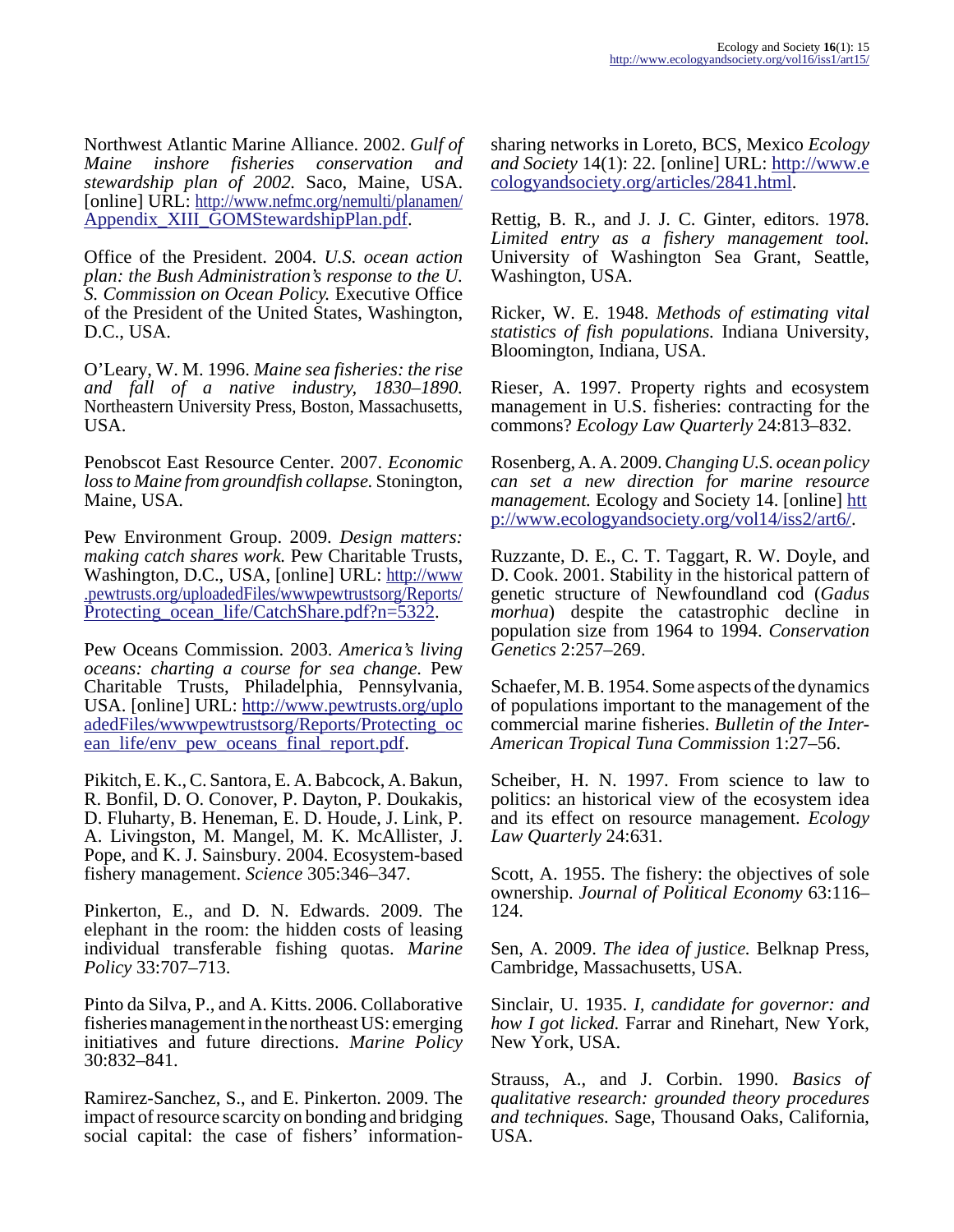Tallis, H., P. S. Levin, M. Ruckelshaus, S. E. Lester, K. L. McLeod, D. L. Fluharty, and B. S. Halpern. 2010. The many faces of ecosystem-based management: making the process work today in real places. *Marine Policy* 34:340–348.

Turris, B. R. 2010. A rejoinder to E. Pinkerton et al., the elephant in the room: the hidden costs of leasing individual transferable fishing quotas. *Marine Policy* 34:431–436.

United Nations Food and Agriculture Organization. 2002. *Report of the expert consultation on ecosystem-based fisheries management, Reykjavik, Iceland, 16–19 September 2002.* United Nations Food and Agriculture Organization, Rome, Italy. [online] URL: [http://www.fao.org/docrep/005/y4491t/](http://www.fao.org/docrep/005/y4491t/y4491t00.htm) [y4491t00.htm](http://www.fao.org/docrep/005/y4491t/y4491t00.htm).

U.S. Commission on Ocean Policy. 2004. *An ocean blueprint for the 21st century.* Washington, D.C., USA. [online] URL: [http://oceancommission.gov/d](http://oceancommission.gov/documents/full_color_rpt/welcome.html#full) [ocuments/full\\_color\\_rpt/welcome.html#full](http://oceancommission.gov/documents/full_color_rpt/welcome.html#full).

Varjopuro, R., T. Gray, J. Hatchard, F. Rauschmayer, and H. Wittmer. 2008. Introduction: interaction between environment and fisheries—the role of stakeholder participation. *Marine Policy* 32:147–157.

Vickers, D. 1994. *Farmers and fishermen: two centuries of work in Essex County, Massachusetts, 1630–1850.* Institute of Early American History and Culture, Williamsburg, Virginia, USA.

Walker, B. H., L. H. Gunderson, A. P. Kinzig, C. Folke, S. R. Carpenter, and L. Schultz. 2006. *A handful of heuristics and some propositions for understanding resilience in social-ecological systems.* Ecology and Society 11(1): 13. [online] URL: [http://www.ecologyandsociety.org/vol11/iss1/](http://www.ecologyandsociety.org/vol11/iss1/art13/) [art13/.](http://www.ecologyandsociety.org/vol11/iss1/art13/)

Walters, C. J., V. Christensen, S. J. Martell, and J. F. Kitchell. 2005. Possible ecosystem impacts of applying MSY policies from single-species assessment. *ICES Journal of Marine Science* 62:558–568.

Wilson, J. A. 1982. The economical management of multispecies fisheries. *Land Economics* 58:417– 434.

Wilson, J. A. 1990. Fishing for knowledge. *Land Economics* 66:12–29.

Wilson, J. A., J. Acheson, and P. Kleban. 1996. Chaos and parametric management. *Marine Policy* 20:429–438.

Wilson, J. A., B. Low, R. Costanza, and E. Ostrom. 1999. Scale misperceptions and the spatial dynamics of a social–ecological system. *Ecological Economics* 31:243–257.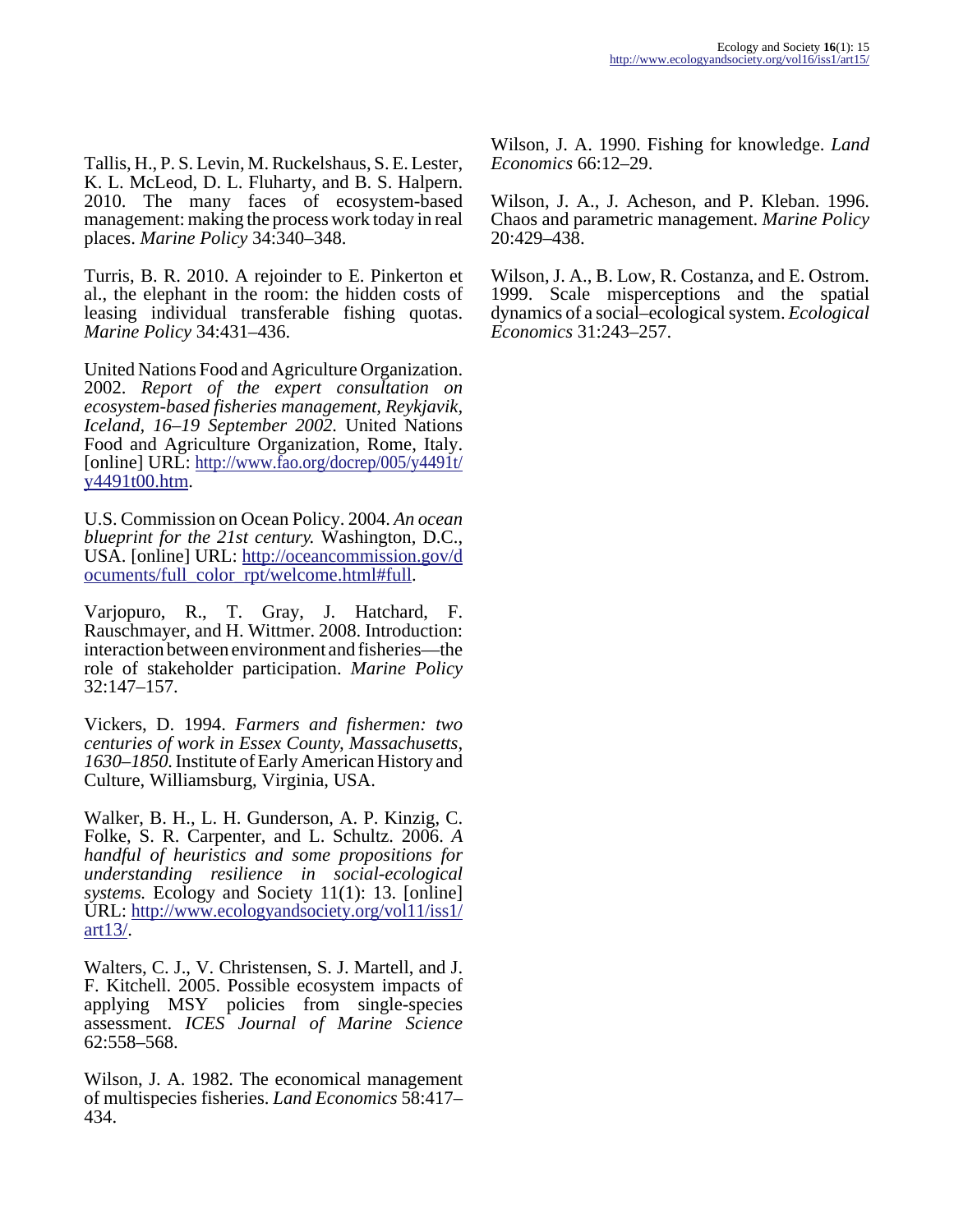# **APPENDIX 1**

# **Summary of fishing industry public comments on NOAA's draft catch share policy**

# Table A1.1

| Identifiable commercial fishermen and family members stating clear |     |  |
|--------------------------------------------------------------------|-----|--|
| opinions on catch shares, $n = 64$                                 |     |  |
| Opposing catch shares                                              | 83% |  |
| Supporting catch shares                                            | 11% |  |
| Ambivalent                                                         | 6%  |  |

# Table A1.2

| Identifiable recreational fishermen stating clear opinions on catch<br>shares, $n = 83$ |     |
|-----------------------------------------------------------------------------------------|-----|
| Opposing catch shares                                                                   | 90% |
| Supporting catch shares                                                                 | 5%  |
| Opposing recreational but supporting commercial catch shares                            | 3%  |
| Ambivalent                                                                              | 1%  |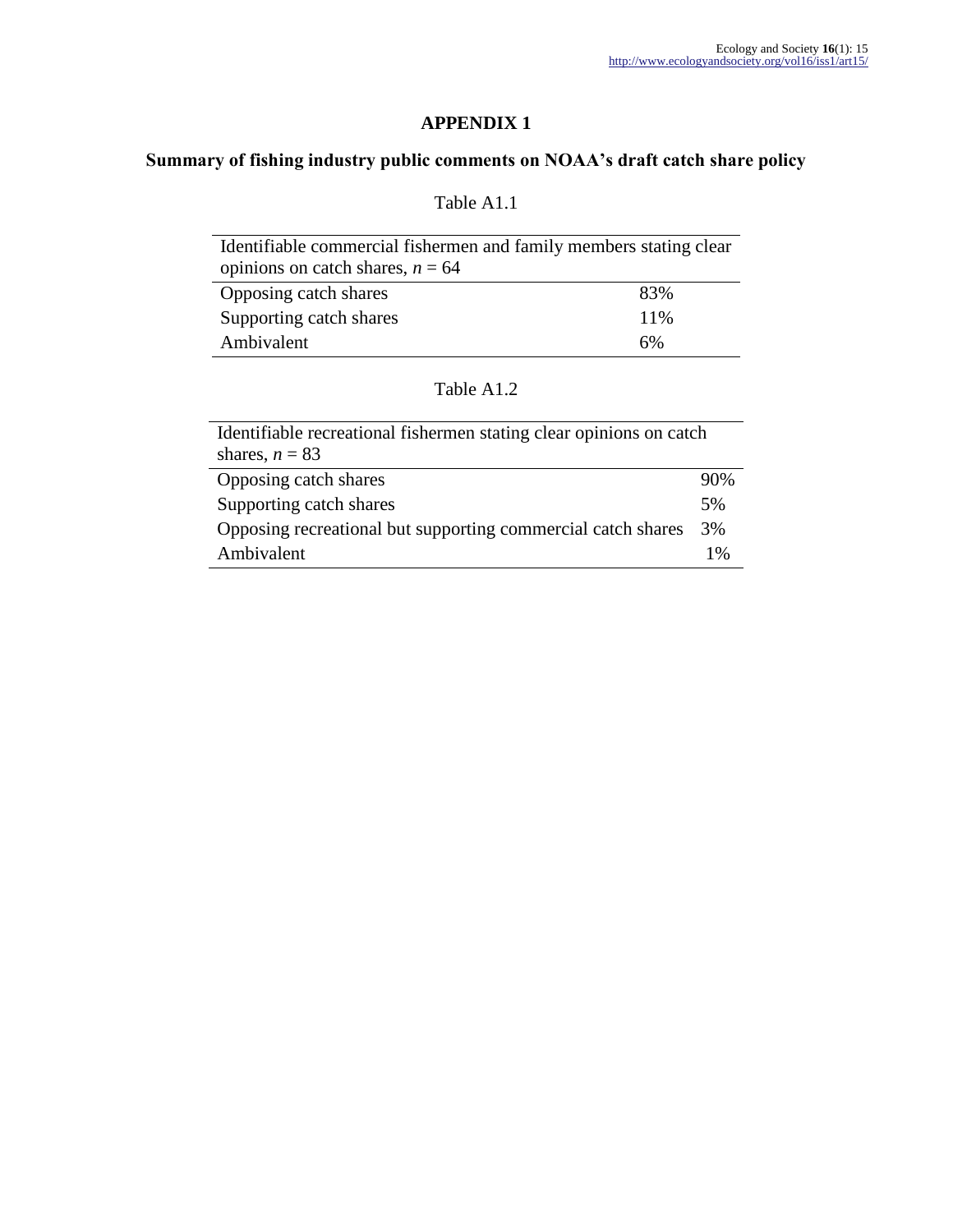### **APPENDIX 2**

### **Partial data summary**

## Table A2.1

Partial summary of extended in-person interviewees by location (Excludes larger number of shorter, informal conversations.)

| Principal base of operations, $n = 166$ Number of interviewees |                             |
|----------------------------------------------------------------|-----------------------------|
| Maine                                                          | 140                         |
| New Hampshire                                                  |                             |
| Massachusetts                                                  | 8                           |
| Rhode Island                                                   | $\mathcal{D}_{\mathcal{L}}$ |
| North Carolina                                                 | 5                           |
| Alaska                                                         | 5                           |
| Elsewhere                                                      |                             |

### Table A2.2

Partial summary of extended in-person interviewees by relationship to fishing industry (Some interviewees fit more than one category. Excludes larger number of shorter, informal conversations. Excludes normal professional conversations with academic colleagues.)

| Relationship to industry, $n = 166$               | Number of interviewees |
|---------------------------------------------------|------------------------|
| Fisherman                                         | 122.                   |
| Fishing family member, not primarily fisherman    | 8                      |
| Fishing dependent business, not primarily fishing | 12                     |
| Non-profit organization                           | 13                     |
| Government                                        | 10                     |
| Management advisory group                         | 25                     |
| Scientist                                         | 6                      |

#### Table A2.3

Partial list of public meetings attended (Excludes private meetings, academic conferences, and site visits.)

| Year  | Location       | Purpose                        | Estimated time attended |
|-------|----------------|--------------------------------|-------------------------|
| ~1991 | Portland, ME   | NEFMC scoping meeting          | 2 hours                 |
| ~1991 | Portland, ME   | NEFMC hearing                  | 2 hours                 |
| 1999  | Machias, ME    | Maine DMR lobster zone meeting | 2 hours                 |
| 1999  | Bar Harbor, ME | Maine DMR lobster zone meeting | 2 hours                 |
| 1999  | Stonington, ME | Maine DMR lobster zone meeting | 2 hours                 |